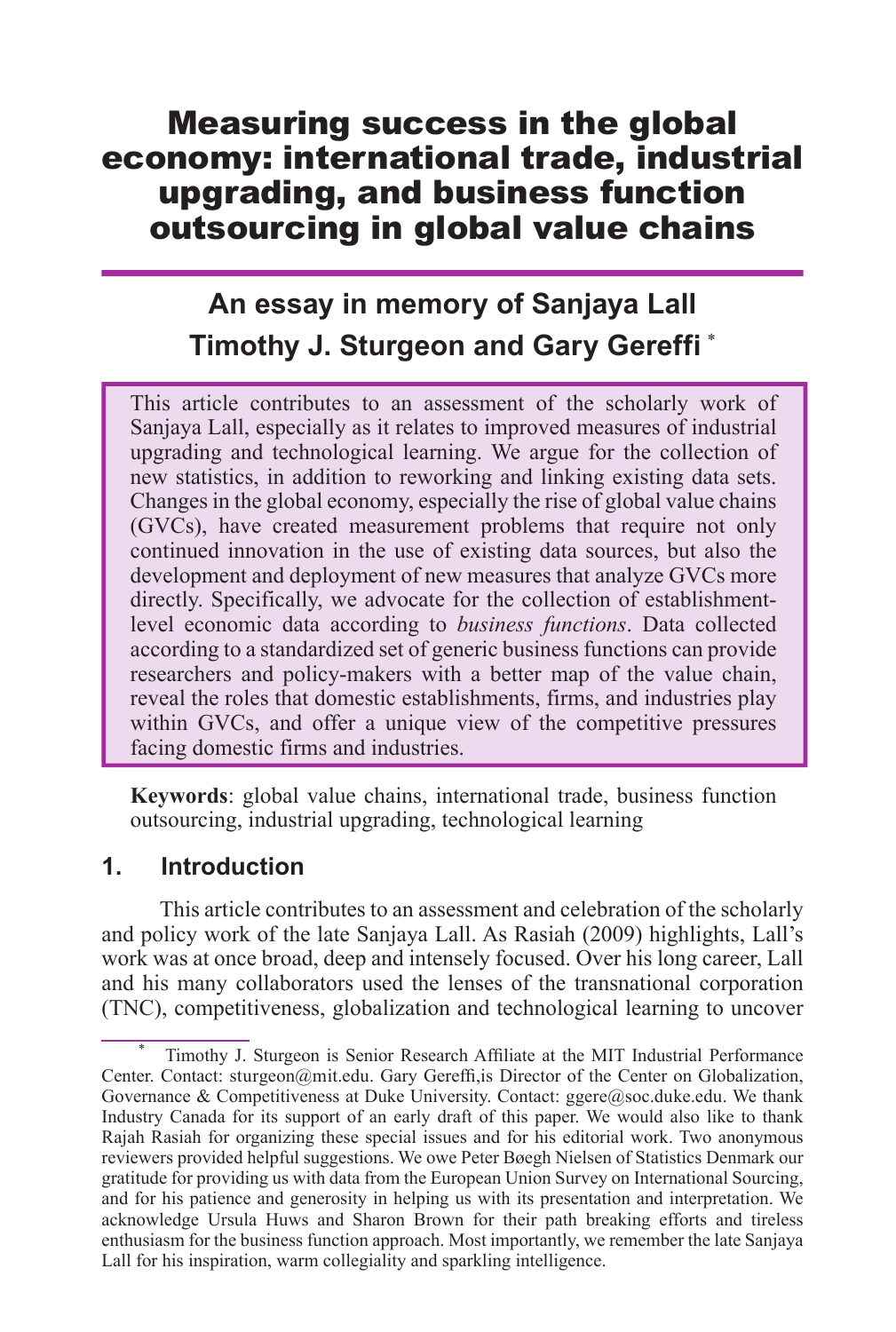the determinants of economic change – or lack thereof – in the developing world. There is a clear continuity to this intellectual path, one that reveals Lall's commitment to empirical investigation, his skepticism of conventional wisdom, his open-mindedness and his sustained focus on improving the lot of those in the world who have less.

During his early career, a time when TNCs were driving rapid economic development in pockets of the developing world, he did not simply celebrate or demonize their presence in host economies, but explored both their positive impact (such as local linkages and technology transfer) and their negative effects (such as crowding out of domestic firms and international transfer pricing). With the organizational fragmentation that came with global outsourcing and the rise of more advanced capabilities in the developing world, Lall added questions related to globalization and technological learning. What is most admirable is that Lall adapted his research and shifted his policy targets as the world economy evolved, while retaining his central focus on the key agents of change and their implications for developing countries. This is the path of a pragmatic, observant and curious mind, guided by a strong moral compass.

The focus of this article is narrower. We assess a single aspect of Lall's work, his technological classification of exports, and related research utilizing international trade statistics, from the point of view of global value chains (GVCs). We see this work on international trade as useful, but ultimately limiting. While the techniques for estimating the technological content of trade can certainly be further refined by constructing more sophisticated and detailed product-based analyses of trade flows within or across industries, there is an urgent need to enrich existing metrics with additional data resources and measures that allow us to investigate GVCs more directly. In our view, changes in the global economy, and especially the rise of GVCs, have created measurement problems that require new information and new methods. In an effort to be constructive as well as critical, we propose one possible approach: the collection of economic data according to a generic and parsimonious list of *business functions*.

### **2. Tracking global shifts: conceptual and measurement issues**

Among the enduring mysteries of political economy is why some places surge ahead in the global economy while others grow more slowly or fall behind in relative or even absolute terms. Is it sound macroeconomic policy, the development of human capital, protection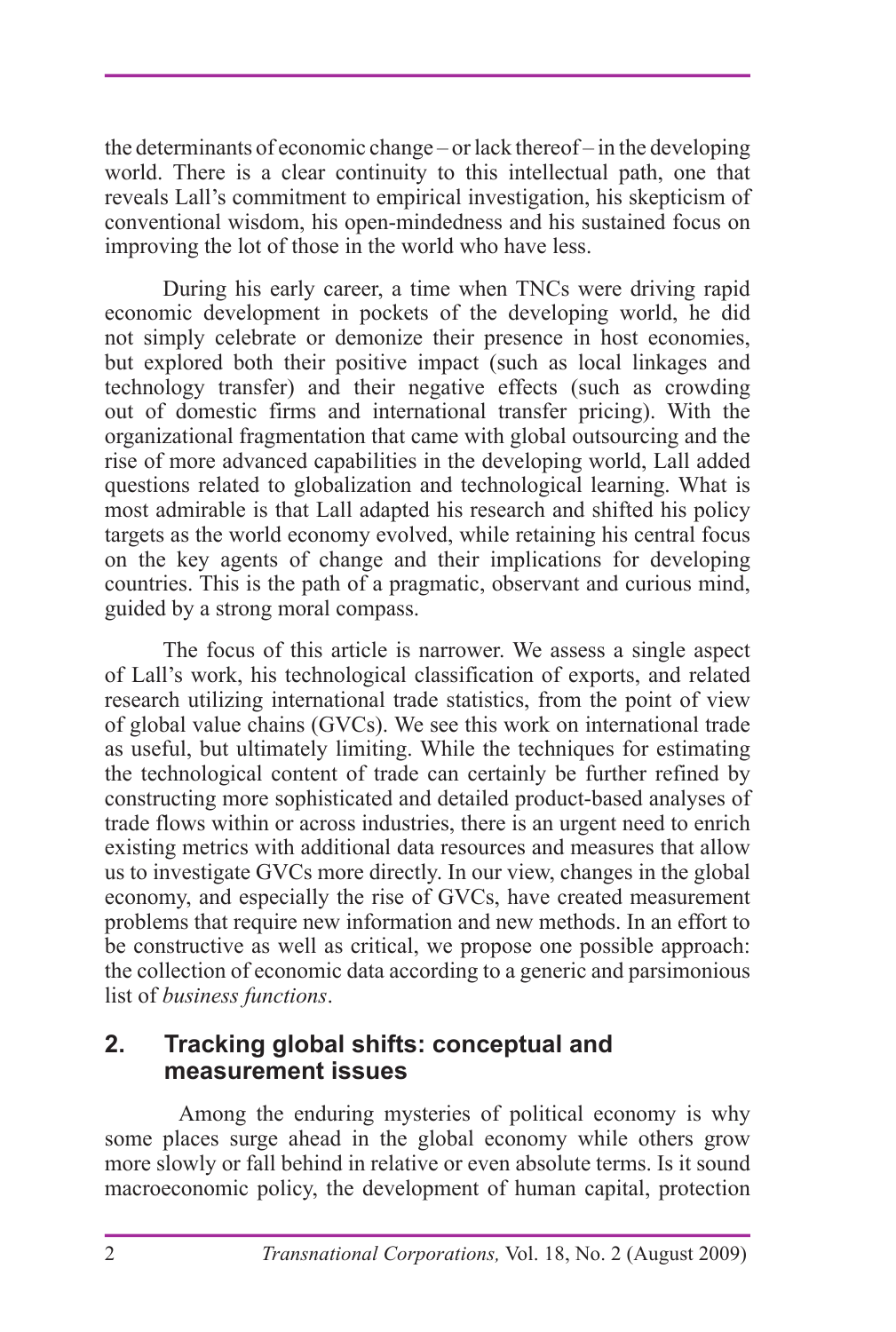under the geo-political umbrella of a superpower, sector-specific industrial development policies, natural resource endowments, or some combination that have led to the success of certain countries, especially in East Asia (Deyo, 1987; World Bank, 1993)? There are also debates about the optimal industry structures for technological learning and industrial upgrading. Is a concentrated industrial structure best because large firms can afford to invest in major research and development (R&D) efforts, or are open, flexible networks of small and mediumsized firms better able to identify and fit into ephemeral niches of a fast changing global economy (Piore and Sabel, 1982; Amsden, 1989; Wade, 1990)? The institutional basis for development has also been a topic of much debate (Evans, 1995; Berger and Dore, 1996; Hall and Soskice, 2001).

For Sanjaya Lall and many others (e.g. Kimura, 2007), learning is the key to industrial upgrading. For places that are behind, learning must, at least in part, come from absorbing knowledge created elsewhere. Many mechanisms for this have been examined, from arms-length technological "borrowing" (Amsden, 1989) through a range of practices that encompass technology licensing, reverse engineering, the injection of equipment and know-how through foreign direct investment, and firm-level adaptation to demands made by both foreign affiliates and overseas buyers (Gereffi, 1994; Feenstra and Hamilton, 2006).

Answers to these questions are complex, and debates about what shapes economic development outcomes will certainly continue. However, we are now at a critical juncture where rising complexity in the global economy has begun to overwhelm the slow and partial analytical progress that has been made in the past 25 years. Recent examples, such as how firms based in the United States, Japan, the Republic of Korea, and Taiwan Province of China interact with each other and with local firms to produce Apple iPods in southern China for export to world markets (Linden et al., 2007), illustrate both the intricacies of economic globalization and the limits of existing data. In this setting some of the core assumptions of mainstream economics – that demand begets supply, that nations draw mainly on their own knowledge and physical resources to compete with other nations, that exports reflect the industrial capabilities of the exporter, that firms and individuals act independently, rationally and at arms-length, and so on – appear, if not as gross distortions, then as quaint reminders of simpler times. But if the tools of mainstream economics are being blunted by global integration, so too are those offered by other social science disciplines, which typically assume levels of institutional and cultural cohesiveness and economic autarky that no longer exist.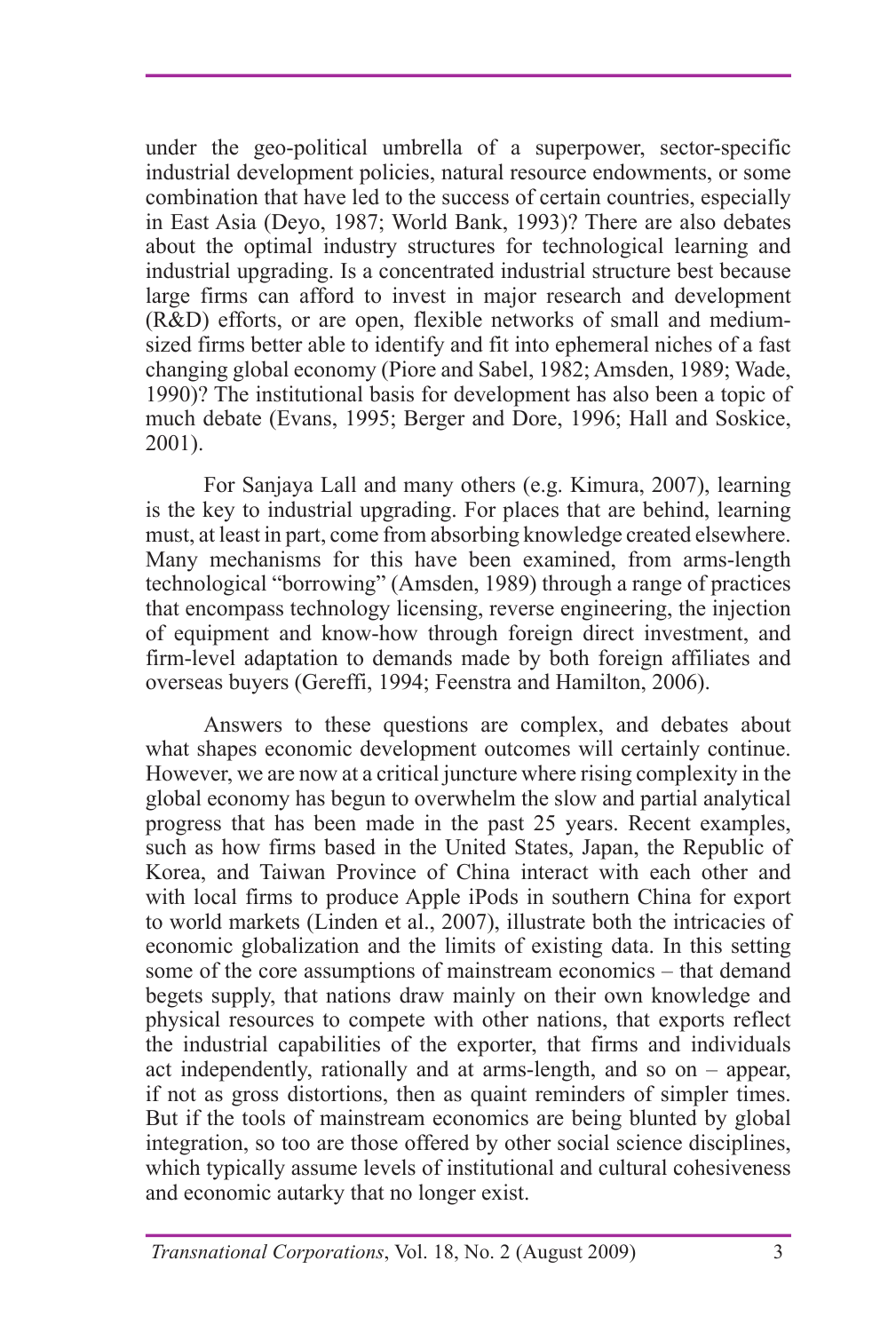For us, the GVC framework provides a useful guide as we seek answers to questions about the dynamic political economy of industries.<sup>1</sup> GVC analysis highlights three basic characteristics of any industry: 1) the geography and character of linkages between tasks, or stages, in the chain of value added activities; 2) how power is distributed and exerted among firms and other actors in the chain; and 3) the role that institutions play in structuring business relationships and industrial location. These elements help explain how industries and places evolve, and offer clues about possible changes in the future. The chain metaphor is purposely simplistic. It focuses on the location of work and the linkages between tasks as a single product or service makes its way from conception to end use.

The analysis of GVCs identifies new actors in the global economy (e.g. global buyers and global suppliers) and shows how their emergence alters the ways that industries are organized and governed across borders (Gereffi, 2005). Recent theorizing about the governance of GVCs highlights three key determinants that affect the organization and power dynamics within GVCs (complexity, codifiability and supplier competence), and characterizes three distinct business network forms (modular, relational and captive) that lie between the classic duality of arms-length markets and hierarchies (i.e., vertically integrated firms) (Gereffi et al., 2005). The GVC governance types were derived from direct field observation in a variety of global industries, including footwear and apparel (Gereffi, 1999; Schmitz, 1999; Bair and Gereffi, 2001), horticulture (Dolan and Humphrey, 2000), bicycles (Galvin and Morkel, 2001), electronics (Borrus et al., 2000; Lee and Chen, 2000; Sturgeon, 2002), and motor vehicles (Humphrey, 2003; Sturgeon and Florida, 2004).

Qualitative industry research and conceptual theory-building of this sort have been extremely helpful in developing the framework, in identifying emerging trends in GVCs, and in providing researchers and policy-makers with a vocabulary to discuss some of their key features without getting bogged down in industry-specific nomenclature. The framework has been used, challenged and extended in recent research on industries such as tourism (Barham et al., 2007), electronics (Vind and Fold, 2007), textiles and apparel (Evgeniev, 2008), motor vehicles (Sturgeon et al., 2008), and coffee and tea (Neilson and Pritchard, 2009), and in regions such as Latin America (Pietrobelli and Rabellotti, 2007) and East Asia (Kawakami and Sturgeon, forthcoming).

<sup>1</sup> See www.globalvaluechains.org for more detail on this approach and a list of publications and researchers that directly engage with it.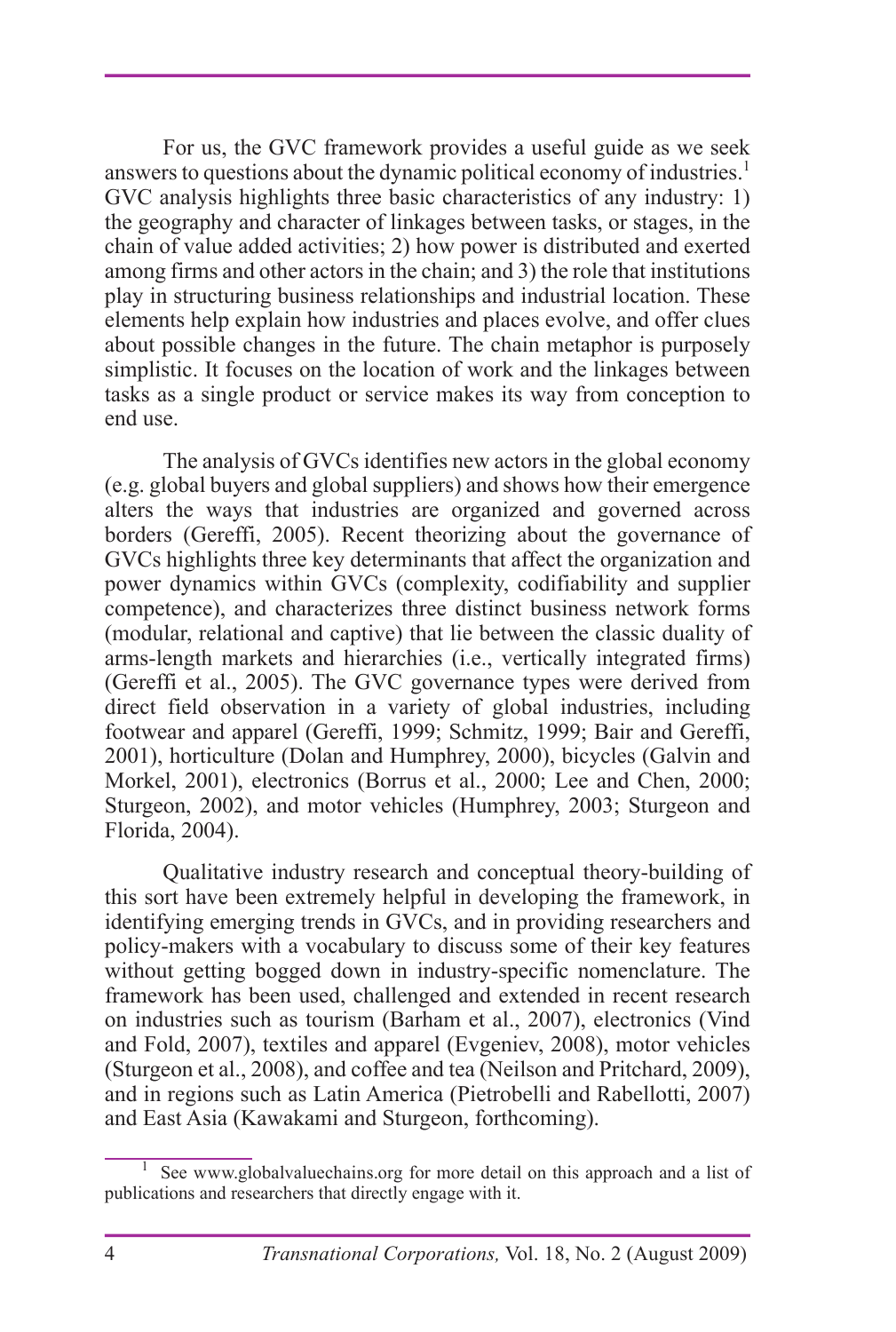A major impediment to using qualitative research and conceptual theories to support specific policy interventions is the lack of comparable and detailed data on the industrial capabilities of firms, industries, and countries and the roles that they play in the global economy. The GVC framework provides a conceptual toolbox, but quantitative measures are lacking. While the development of objective, industry-neutral measures of GVC governance is a laudable goal, and survey questions are currently being fielded to collect data on the governance character of inter-firm linkages in both cross-border and domestics sourcing relationships, $2$ better information to characterize the roles of firms, regions, and countries in GVCs is urgently needed.

In this article, we examine the state of the art in GVC metrics and chart a way forward. First, we summarize some of the best recent academic research that has used official statistics to examine issues related to GVCs and industrial upgrading, including Lall's (2000) technological classification of exports, Feenstra and Hamilton's (2007) trade-data archeology, research on intermediate goods trade, and efforts to enrich trade data by linking it to "micro-data" underlying national statistics and policy programs. We then point to what is perhaps the most glaring data gap of all: the appallingly poor level of product detail in international services trade.

While the research we review provides useful insights into the dynamics of GVCs, and helps to identify some of the key drivers of industrial upgrading, we are left with a dilemma. The rise in intermediate goods trade strongly suggests that countries no longer rely only or even primarily on domestic resources to develop and export products to the rest of the world. Countries and regions do not make products and deliver services in their entirety, but have come to specialize in specific functions within larger regional and global value chains. Surging trade in services complicates the picture. As a result, industrial output and trade statistics provide a very partial and even misleading view of where value is created and captured in the global economy.

Even the best trade statistics, as they currently exist, can only hint at what is happening in GVCs and how this sort of "integrative trade" (Maule, 2006) is shaping development outcomes. If key GVCrelated questions are not asked on any official survey and do not exist

 $2$  Specifically, Statistics Canada, in an international sourcing survey currently being tested, asks firms if relationships with important suppliers are simple market relationships or something more complex, and if transactions involve the exchange of codified or tacit information.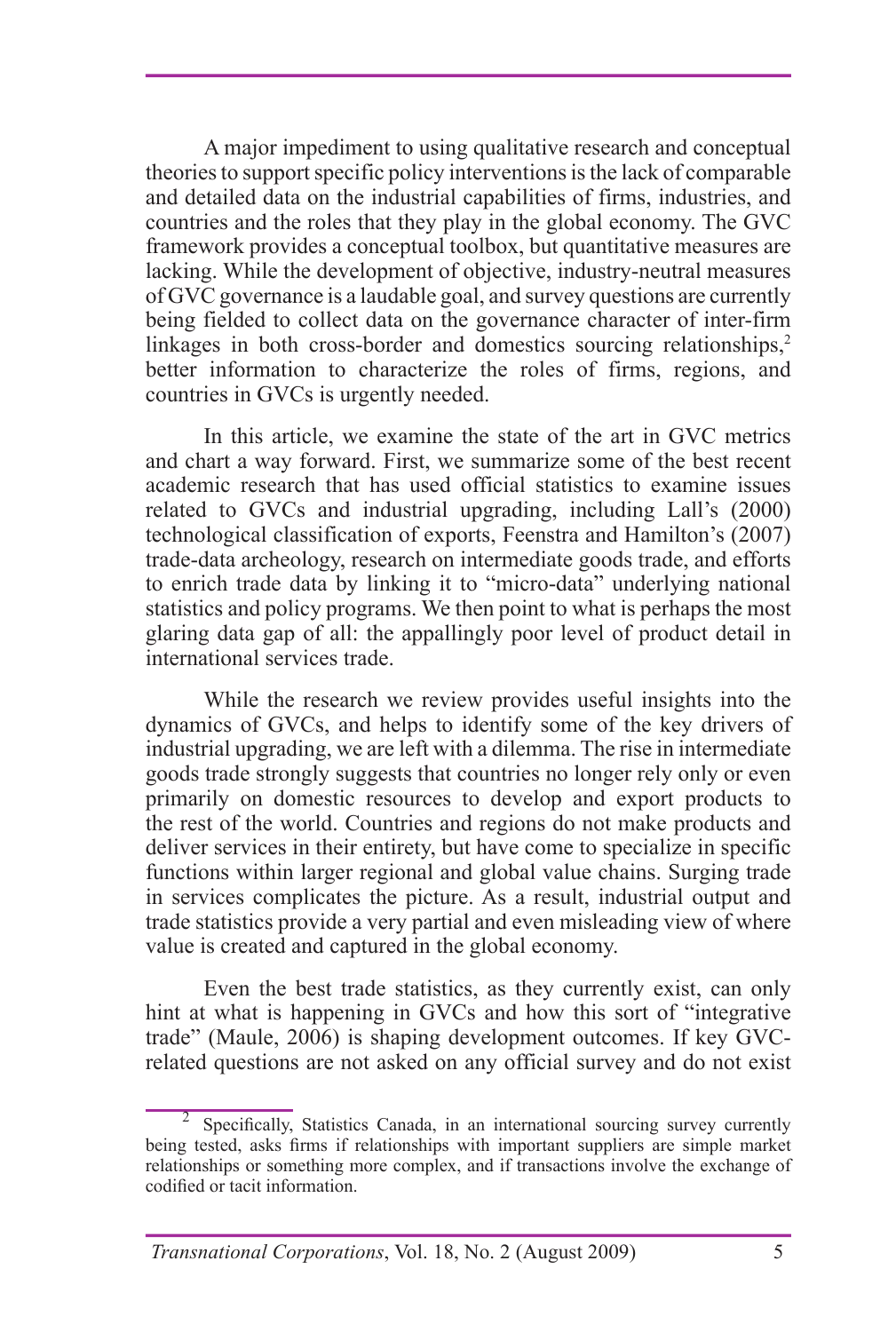on any administrative form, then existing data resources can never yield adequate results. Thus, there is an urgent need to collect new information. To illustrate, we present a new business function classification scheme that is currently being developed and deployed by statistical agencies and academic researchers in North America and Europe in the hope that it will soon be standardized and adopted more broadly.<sup>3</sup>

#### **3. What trade statistics can reveal about global value chains**

Data on international trade in physical goods and commodities are available in considerable detail on-line in the United Nations Statistical Division's Commodity Trade Statistics Database (known as UN COMTRADE). The database contains import and export statistics reported by the statistical authorities of nearly 200 countries, from 1962 to the most recent year, currently 2006 to 2008, depending on the country.4 Because these data are collected from many different national statistical agencies, they vary in quality and coverage. Nevertheless, the UN COMTRADE database provides information on imports and exports by value and in some cases by the number of units or volume shipped, according to seven different product (commodity) lists, the most detailed being the 2002 Harmonized Tariffs Code list, which at the six-digit level includes more than 8,000 product descriptions.<sup>5</sup>

The fine-grained product detail and the ease of access to COMTRADE data have allowed researchers to create alternatives to the industry classification schemes that its commodity lists are based on. While industries are an important and often relevant category, they typically contain products that are very heterogeneous in terms of labour or capital intensity, technological content, and so on. This section examines three distinct approaches to analyzing trade data that shed light distinct aspects of GVC development and industrial upgrading. The first is Sanjaya Lall's (2000) classification of technological sophistication, which groups products based on their technological requirements. Increases in "high technology" exports suggest that learning and industrial upgrading is taking place in the exporting country. Second is the trade-data archaeology approach developed by Feenstra and

<sup>&</sup>lt;sup>3</sup> See, for example, the National Science Foundation funded Project, "A National Survey of Organizations to Study Globalization, Innovation and Employment." http:// www.nsf.gov/awardsearch/showAward.do?AwardNumber=0926746&version=noscript.<br>
4See http://unstats.un.org/unsd/comtrade/.

 $5$  The United States data, published by the Department of Commerce, is available at the ten-digit HTC level, and it includes more than 16,000 product descriptions.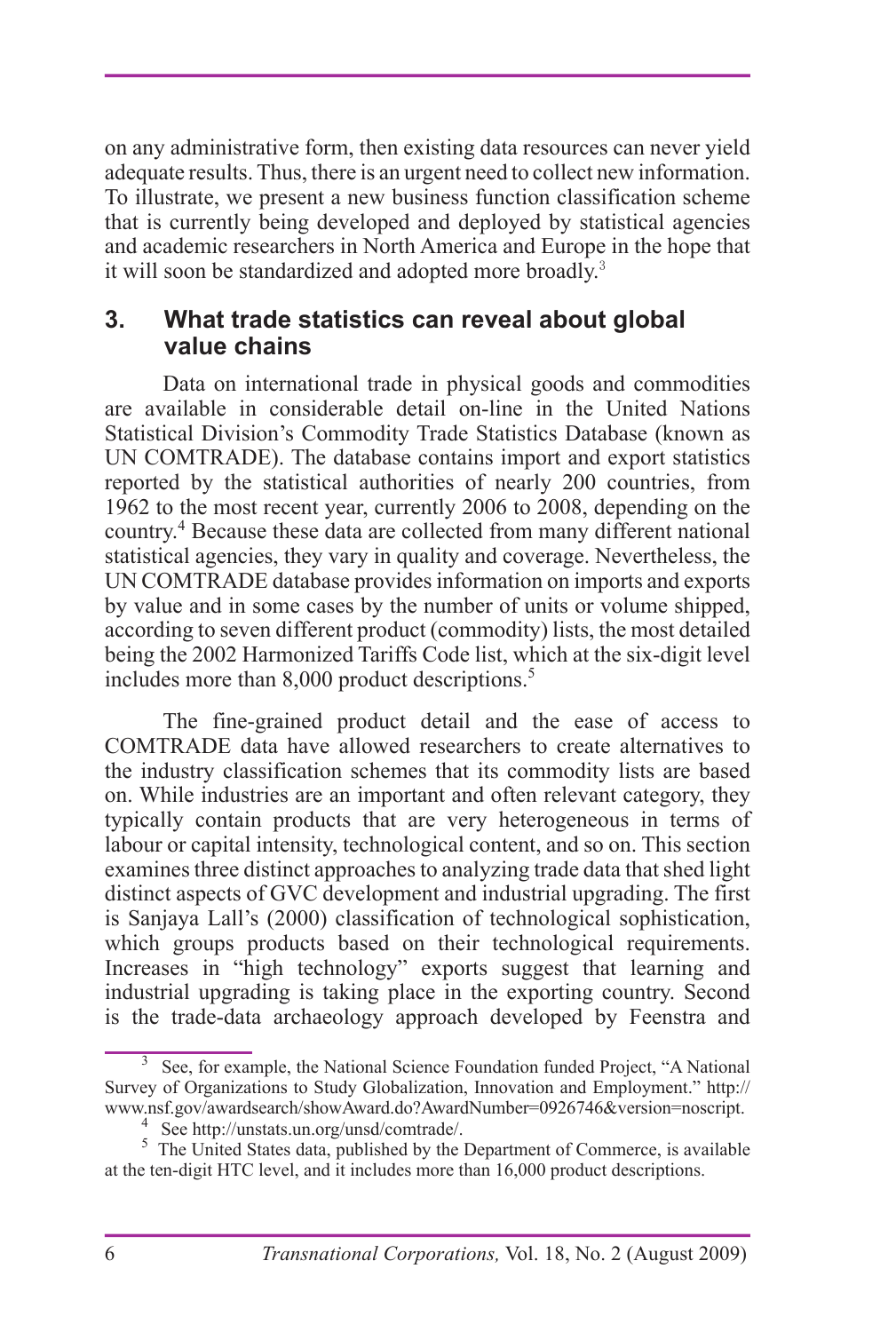Hamilton (2006), which tracks highly detailed export flows from the Republic of Korea and Taiwan Province of China to the United States over long periods of time. This approach reveals that specific products, rather than broad industries, have been key to upgrading in these countries (e.g. microwave ovens from the Republic of Korea, not white goods in general; computer monitors from Taiwan Province of China, not electronics in general). Feenstra and Hamilton also tie these exports of narrow product categories to the strategies of United States retailers and marketers to show how buyer-driven GVCs have influenced development outcomes in East Asia. The third is work on the relationship between GVCs and intermediate goods trade. Increases in intermediate goods trade signals the geographic fragmentation of the production process driven, we argue, by the increasing importance of GVCs in international trade.

#### **3.1 Upgrading as learning: Sanjaya Lall's technological classification of exports**

Gereffi (2005, p. 171) defines industrial upgrading is defined as "the process by which economic actors – nations, firms and workers – move from low-value to relatively high-value activities in global production networks". Lall et al. (2005) share this view, and start with a reasonable assumption, that the learning required to export high value added, technology-intensive products will be greater than for simpler products. Even if the knowledge embedded in imported intermediate inputs and machinery and know-how from foreign affiliates and global buyers is invisible in export statistics, as they typically are, we can at least assume that technology-intensive exports heighten the *potential* for rapid learning by local actors.

To examine the path of technological learning in the global economy using export statistics, Lall (2000) devised a technological classification of goods exports. To provide an example of how we can assess industrial upgrading for export-oriented economies, we examine shifts in the technology content of China's and Mexico's exports over time. Following Lall (2000), we divide each country's exports into five product groupings, which are listed in ascending levels of technological content: primary products, resource-based manufactures, and low-, medium-, and high-technology manufactures (see Table 1).<sup>6</sup> The main

<sup>&</sup>lt;sup>6</sup> Sanjaya Lall (2000) developed this technological classification of exports based on 3-digit Standard International Trade Classification (SITC) categories. His article provides the detailed list of products under each category.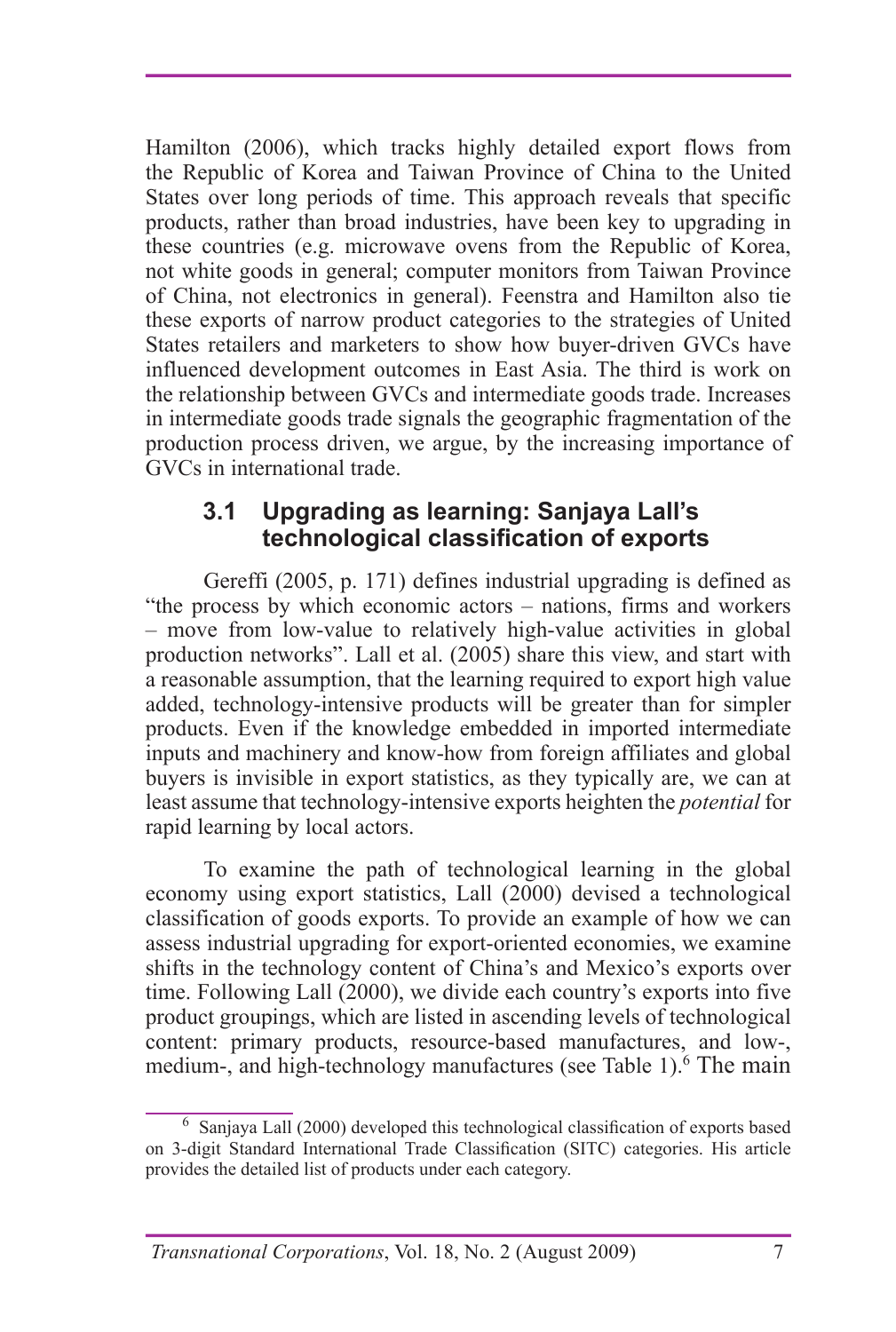contributing industries to each category (agro-forest products, textile and apparel, automotive, and electronics) are broken out to simplify the analysis.

| <b>Classification</b>        |                                                                          | <b>Examples</b>                                                                                                                                                    |  |  |
|------------------------------|--------------------------------------------------------------------------|--------------------------------------------------------------------------------------------------------------------------------------------------------------------|--|--|
| <b>Primary products (PP)</b> |                                                                          | Fresh fruit, meat, rice, cocoa, tea, coffee, wood,<br>coal, crude petroleum, gas                                                                                   |  |  |
| <b>Manufactured products</b> |                                                                          |                                                                                                                                                                    |  |  |
|                              | RB: Resource based manufactures                                          |                                                                                                                                                                    |  |  |
|                              | RB1: Agro/forest based products                                          | Prepared meats/fruits, beverages, wood products,<br>vegetable oils                                                                                                 |  |  |
| Simple<br>Manufac-           | RB2: Other resource based products                                       | Ore concentrates, petroleum/rubber products,<br>cement, cut gems, glass                                                                                            |  |  |
| tures                        | LT: Low technology manufactures                                          |                                                                                                                                                                    |  |  |
|                              | LT1: Textile/fashion cluster                                             | Textile fabrics, clothing, headgear, footwear,<br>leather manufactures, travel goods                                                                               |  |  |
|                              | LT2: Other low technology                                                | Pottery, simple metal parts/structures, furniture,<br>jewellery, toys, plastic products                                                                            |  |  |
|                              | MT: Medium technology manufactures                                       |                                                                                                                                                                    |  |  |
|                              | MT1: Automotive products<br>MT2: Medium technology process<br>industries | Passenger vehicles and parts, commercial<br>vehicles, motorcycles and parts<br>Synthetic fibres, chemicals and paints, fertilizers,<br>plastics, iron, pipes/tubes |  |  |
| Complex<br>Manufac-<br>tures | MT3: Medium technology<br>engineering industries                         | Engines, motors, industrial machinery, pumps,<br>switchgear, ships, watches                                                                                        |  |  |
|                              | HT: High technology manufactures                                         |                                                                                                                                                                    |  |  |
|                              | HT1: Electronics and electrical<br>products                              | Office/data processing/telecom equip, TVs,<br>transistors, turbines, power gen. eqp.                                                                               |  |  |
|                              | HT2: Other high technology                                               | Pharmaceuticals, aircraft, optical/measuring<br>instruments, cameras                                                                                               |  |  |
| <b>Other transactions</b>    |                                                                          | Electric current, cinema film, printed matter,<br>special transactions, gold, works of art, coins, pets                                                            |  |  |

**Table 1. Lall's technological classification of exports**

*Source:* Lall (2000, p. 341).

In Figure 1, panel 1, we see that in 1988, 45% of Mexico's total exports to the United States market were primary products, the most important of which was oil. In 1993, one year prior to the establishment of the North America Free Trade Agreement (NAFTA), mediumtechnology manufactures (mainly automotive products) and high-tech manufactures (largely electronics items) moved ahead of raw materials in Mexico's export mix. By 2008, over 60% of Mexico's exports of \$234 billion to the United States market were in the medium- and hightechnology product categories, followed by primary products with 20% of all exports (which rebounded from their nadir of 10% of total exports in 2001) and low-technology manufactures (such as textiles, apparel,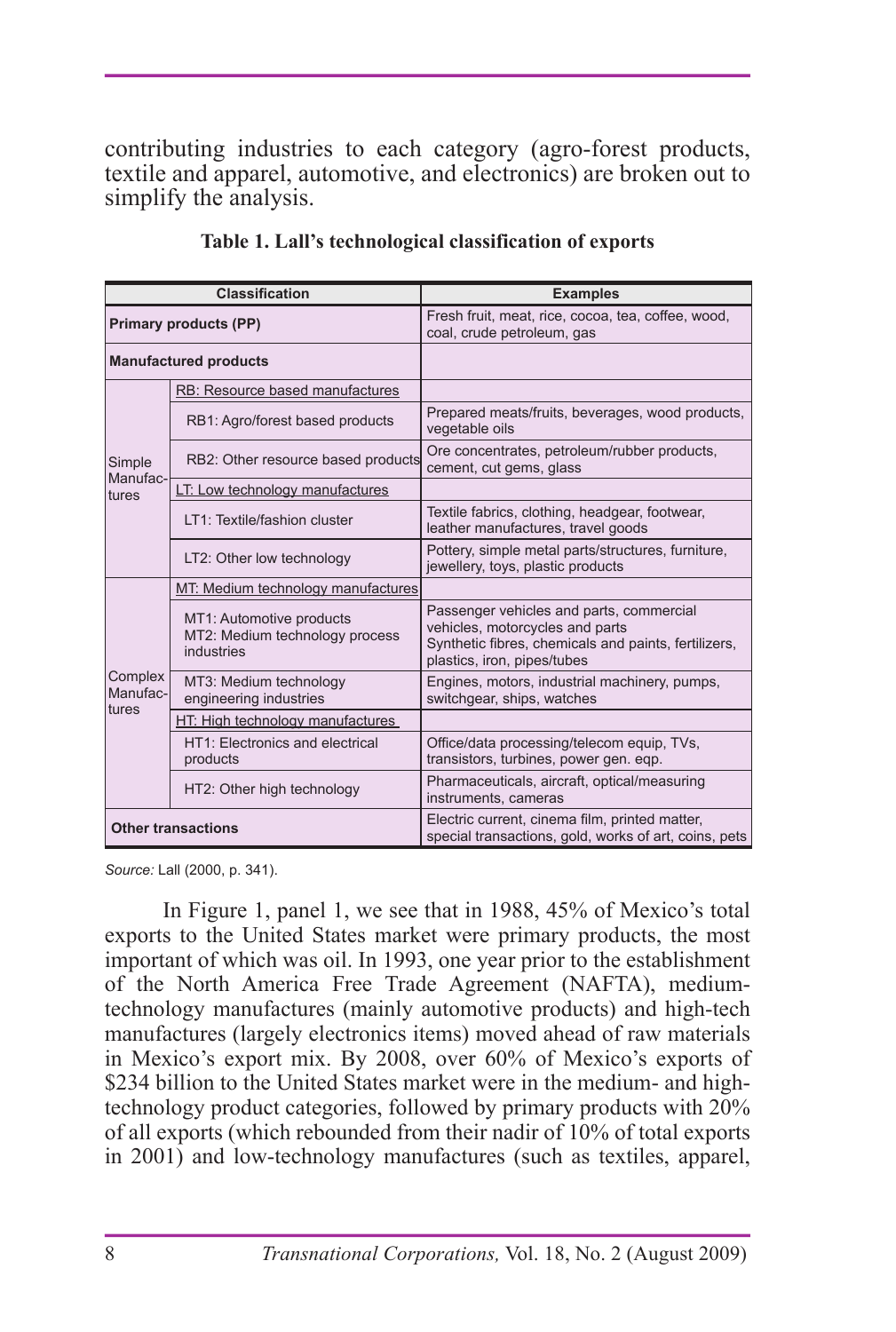and footwear). Thus, in just two decades, Mexico's export structure was transformed from one based on raw materials to one dominated by medium- and high-technology manufactured items.

#### **Figure 1. Technological Composition of Mexico's and China's Exports to the United States, 1988 – 2008**



**Panel 1: Technological Composition of Mexico's Exports to the United States**

**Panel 2: Technological Composition of China's Exports to the United States**



*Source:* UN Comtrade (http://comtrade.un.org/db/dqBasicQuery.aspx.)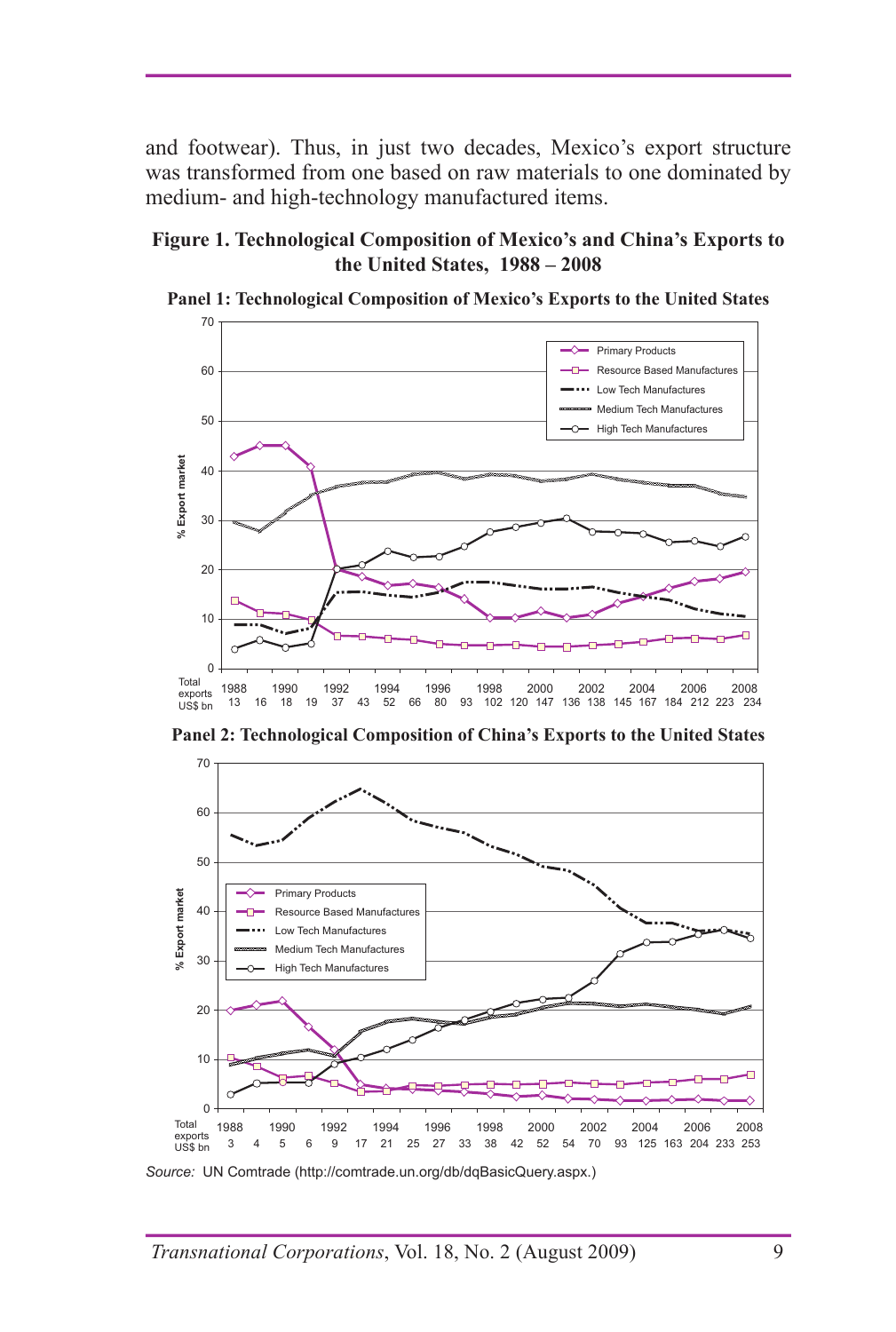In Figure 1, panel 2, we see the composition of China's exports to the United States market during the 1988–2008 period. Unlike Mexico, the leading product category in China's exports to the United States market in 1988 was low-technology manufactured goods. These were primarily made up of a wide variety of light consumer goods – apparel, footwear, toys, sporting goods, house wares, and so on. These products accounted for about two-thirds of China's overall exports to the United States in the early 1990s. By 2008, however, high-technology exports had increased to 35% of China's total exports to the United States market, and were virtually tied with low-technology exports for the top spot in China's export mix.

Thus, Mexico and China have a number of commonalities in their export trajectories to the United States market during the past two decades. Both are diversified economies, with a range of export product types. In both cases, manufactured exports are more important than primary product or resource-based exports; within manufacturing, highand medium-technology exports are displacing low-technology goods. While these export data have limitations as indicators of industrial upgrading, as we will discuss below, both economies appear to be increasing the technological sophistication of their exports.

### **3.2 Trade-data archaeology**

Feenstra and Hamilton (2006) utilize highly disaggregated international trade statistics to shed new light on the debate surrounding the origins of the "East Asian miracle". Conventional explanations of East Asia's economic success, beginning with Japan in the 1950s and 1960s, and including the Republic of Korea, Taiwan Province of China, Hong Kong (China) and Singapore in the 1970s and 1980s, revolve around the role of markets and states in promoting export-oriented industrialization in this region. The World Bank and neoclassical economists have favoured the market-friendly explanation, which focuses on the solid macroeconomic fundamentals in the early East Asian industrializers (World Bank, 1993), while other scholars have highlighted the directive role of the state in promoting this transition (Amsden, 1989, Wade, 1990; Evans, 1995). Feenstra and Hamilton offer a contending demand-side perspective to account for the sustained export success of the Republic of Korea and Taiwan Province of China, which ties their performance to the retail revolution and the rise of "big buyers" in the United States (see also Gereffi, 1999).

Using what they call "trade-data archaeology", Feenstra and Hamilton recreate the export trajectories of the Republic of Korea and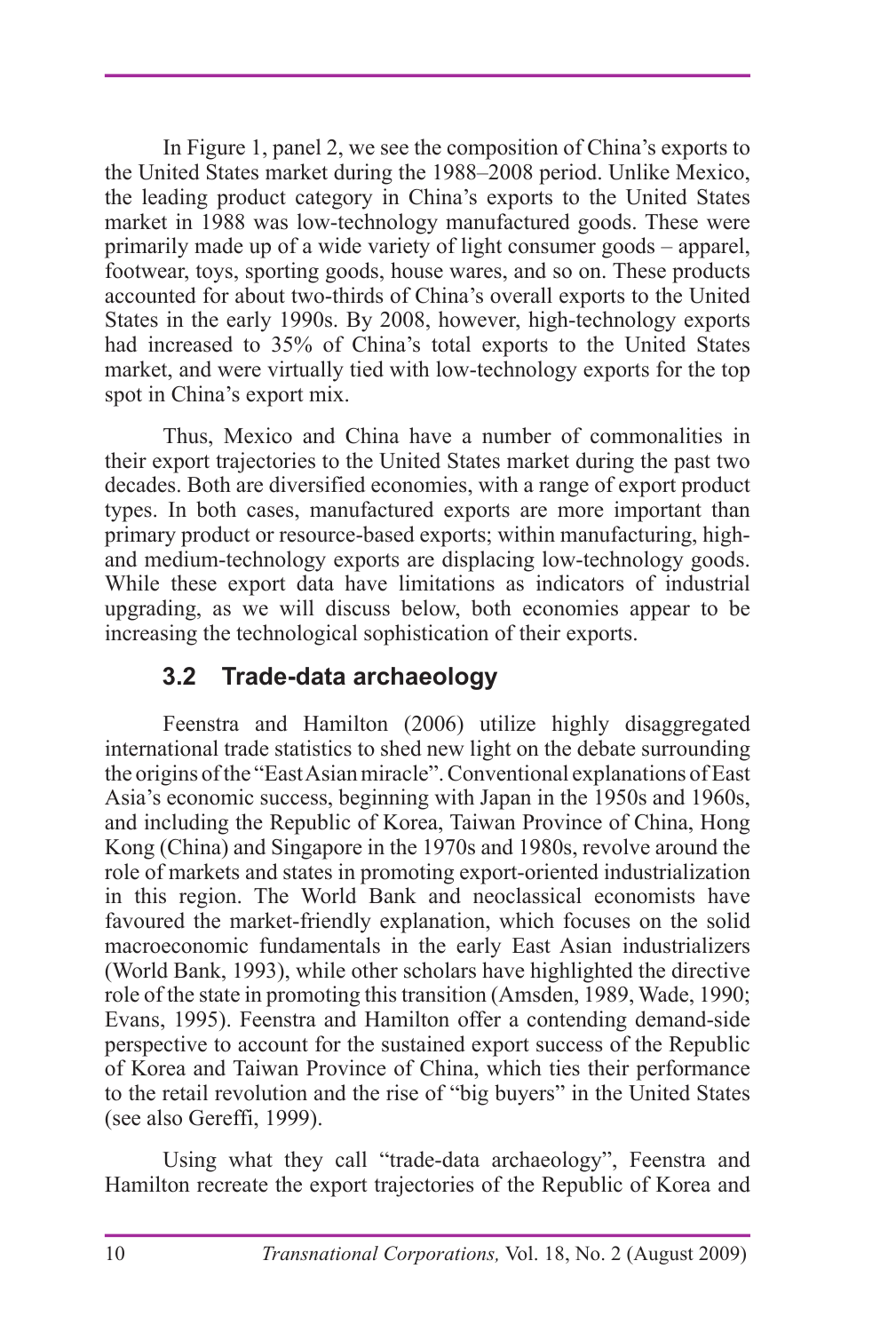Taiwan Province of China, not merely at the level of industries, but by tracing the flow of very specific products over several decades from the early 1970s to the present. This approach reveals that the Republic of Korea's and Taiwan Province of China's dramatic export success was actually concentrated in a handful of product categories, such as garments, footwear, bicycles, toys, televisions, microwave ovens, computers and office products. The analysis shows that although exports from Taiwan Province of China and the Republic of Korea were in the same industries, they specialized in different kinds of products within these industries: the Republic of Korea's large vertically integrated *chaebol* firms emphasized mass-produced, standardized items, while Taiwan Province of China excelled in making a wide variety of more specialized products that fit the capabilities of the smaller firms that dominate the island's diversified economy.

The authors go beyond standard supply-side accounts of East Asia's export success by showing precisely how these exports were linked to the "retail revolution" in the United States, where retailers (such as Sears, JC Penney, Kmart, and Wal-Mart) and companies with global brands (such as Nike, Liz Claiborne, Disney and many others) set up international sourcing networks to tap and expand the global supply base. It was the dynamics within GVCs, as much as any supply-side market or state-society characteristics, that fuelled the export-oriented development model that has been promoted by the World Bank and a variety of international development agencies since the 1980s. The fact that both the Republic of Korea and Taiwan Province of China developed these "demand-responsive" economies has important theoretical implications for economic sociology and international trade theories alike (Hamilton and Gereffi, 2008).

# **3.3 Examining intermediate goods trade**

Merchandise trade has increased dramatically since the 1970s, far surpassing pre-World War I peaks in most OECD countries. Feenstra (1998) notes a sectoral shift in United States imports away from agricultural products and raw materials and towards capital and technology-intensive goods. Explanations include trade liberalization, falling transportation costs, and equalization of gross domestic products (GDPs) among trading countries, given the tendency for countries of similar size trade more than countries of disproportionate size. Of course, there are many other possible explanations for these shifts, including rising production skills and better capital stock in poor countries and speedier transportation, which opens up trade for perishable goods such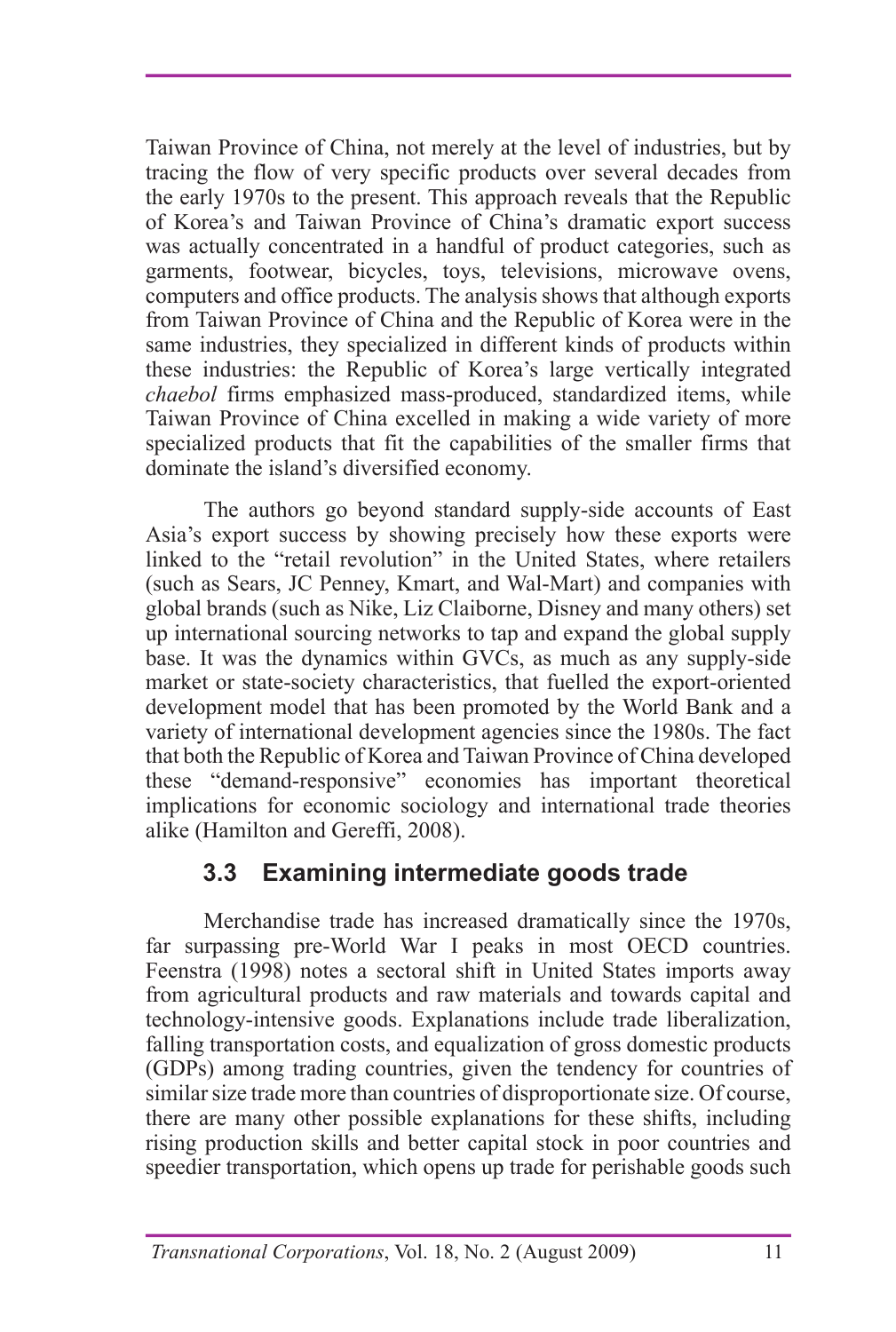as fresh vegetables as well as for goods with very volatile prices, such as computer memory.

The rise of GVCs is not only enabled by these factors, but is itself a cause of trade increases. As Feenstra (1998, p. 36) argues, the geographic fragmentation of production causes increases in the volume of total trade because intermediate inputs may cross borders several times before final products are delivered to end users. Thus the trade content of an average product rises when it is made in the context of GVCs.

The fact that intermediate goods trade is rising much faster than overall trade has stimulated a vast body of research and multiple labels, including a new international division of labour (Fröbel et al., 1980), multistage production (Dixit and Grossman, 1982), slicing up the value chain (Krugman, 1995), the disintegration of production (Feenstra, 1998), fragmentation (Arndt and Kierzkowski, 2001), vertical specialization (Hummels et al., 2001), global production sharing (Yeats, 2001), offshore outsourcing (Doh, 2005), and integrative trade (Maule, 2006). Sturgeon and Memedovic (forthcoming), using the United Nations' broad economic categories of consumption, capital, and intermediate goods, calculate that global trade in intermediate goods has far outpaced these other categories (Figure 2). This rise is most dramatic after 1988, when the developing world was linked more systematically in GVCs. Developing countries' share of global intermediate good imports rose from 5.2% to 29.6% from 1988 to 2006, while their share of intermediate goods exports increased even more dramatically, from 3.9% to 31.7%.



**Figure 2. Intermediate, capital, and final goods trade, 1962–2006**  (Millions of constant United States dollars)

*Source:* Sturgeon and Memedovic (forthcoming).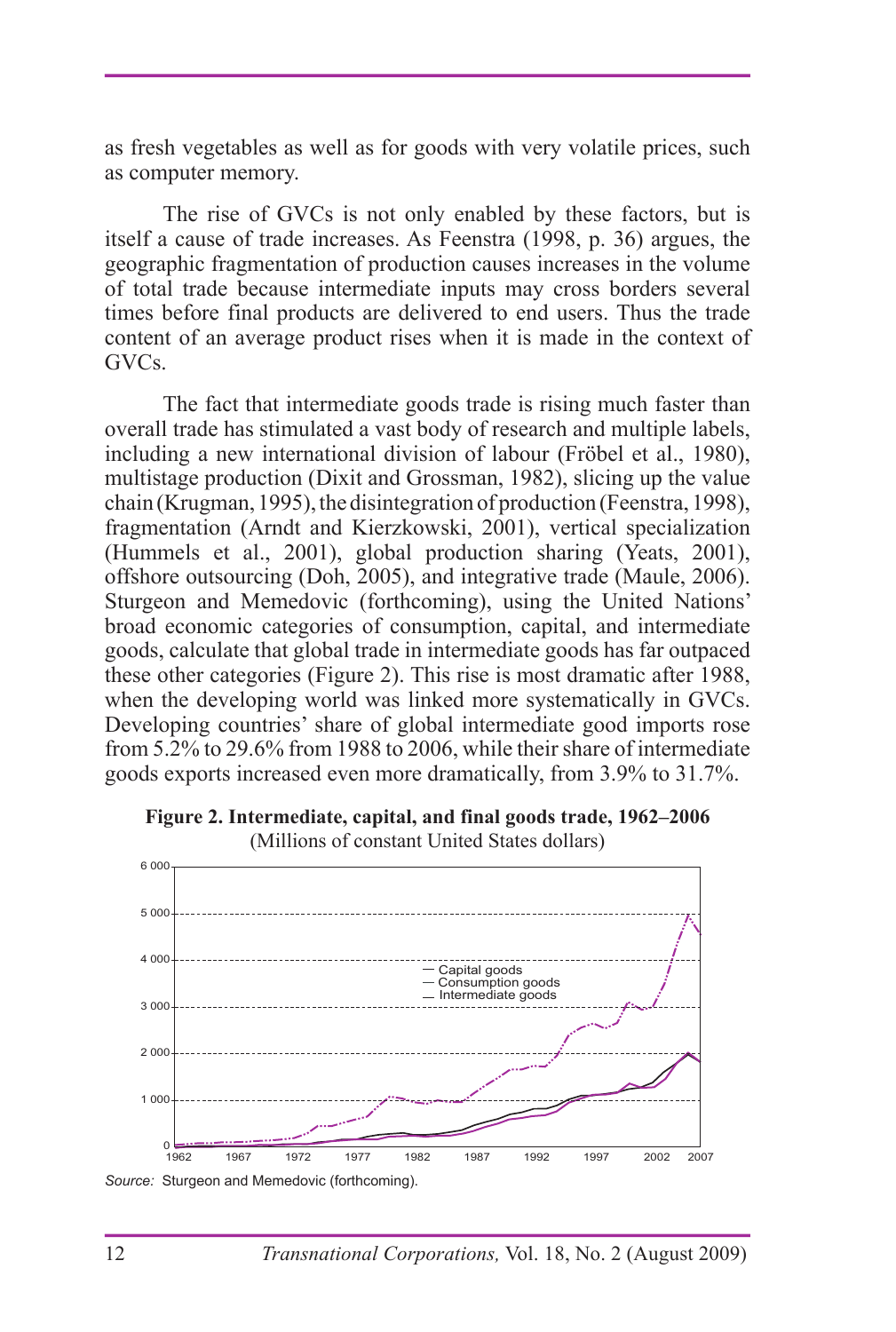While soaring intermediate goods trade is a strong indicator of the rise of GVCs, their growing dominance of world trade can lead to odd and confusing metrics. For example, because Malaysia imported so many intermediate goods for inclusion in exports, its ratio of exported goods and services to GDP in 2005 reached 123.4% (World Development Indicators, 2007). Such ratios are not uncommon in classic entrepôt economies such as Singapore and Hong Kong (China), and as a comparative measure of trade integration, this is fine, but upon seeing such statistics without reference to GVCs, one has to wonder how a country can export more than it produces.

Clearly, the global economy is changing. Rising intermediate goods trade means that goods are flowing, increasingly, within the same industry. Research on intra-industry trade (Grubel and Lloyd, 1975; Lloyd and Lee, 2002) has shown steady increases of about 4–5% per year in countries trading the same or seemingly similar products. This challenged the central tenet of Ricardian trade theory: country specialization according to factor-based comparative advantage that would lead only to inter-industry trade. Finger (1975) claimed that coarse industry classifications disguised vast heterogeneity within industries; in other words, countries could specialize within the same industry, especially in intermediate inputs versus final goods.

For Krugman (1991), intra-industry trade is driven by firms seeking increasing returns from large-scale production, thereby generating exports, while consumer demand for product variety stimulates imports of very similar products. Although this work was based on horizontal differentiation (of similar products), the quality ladder growth models from Grossman-Helpman (1991), which are formally very similar to Krugman's model, have a vertical dimension that includes intermediate goods. Others have tested and refined these theories in the context of East Asia's economic rise (Ng and Yeats, 1999) and provided evidence of increasing "vertical" specialization in intermediate inputs (Hummels et al., 2001). Using updated statistics, Brülhart argues that, "…since the 1990s, [the increase in intra-industry trade] appears to be driven to a significant extent by the international fragmentation of vertical production chains" (Brülhart, 2008, abstract).

Our argument is that trade statistics can only hint at the changes occurring in the global economy. Trade statistics alone contain very partial information about the location of value added, and no information about ownership of productive assets and output, where profits are reaped, or how these increasingly complex systems are coordinated. Certainly,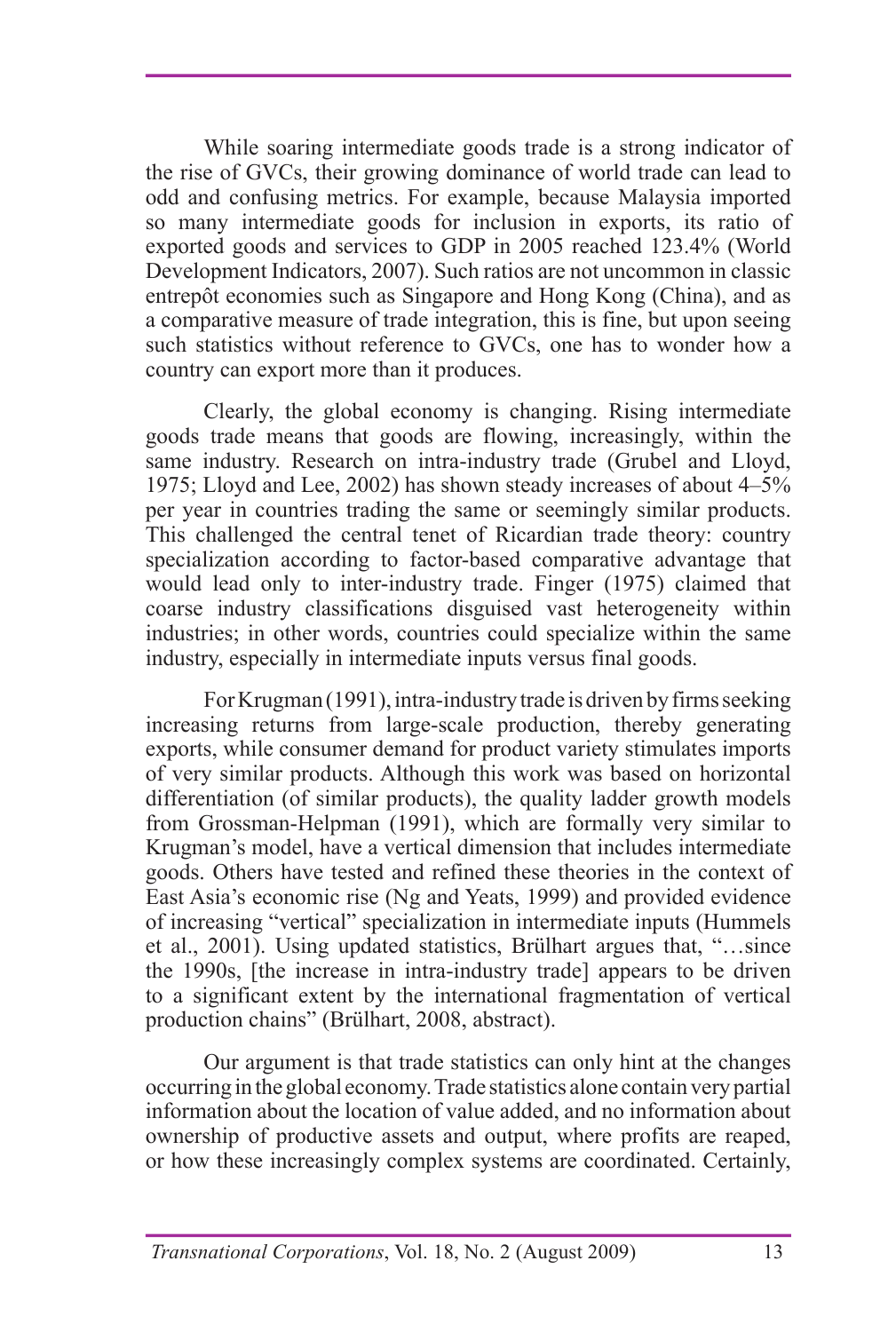work will continue on the causes and meaning of inter-industry trade. But there are limits to what can be learned from trade statistics alone.

### **4. Using administrative and micro-data resources to understand global value chains**

Linking trade statistics to other datasets can enhance their usefulness. Through careful matching, or by taking advantage of especially rich administrative data, $\theta$  researchers can sometimes push beyond the limitations of published statistics. A host of government programs collect detailed economic data. Typically more detailed "micro-data" underlie what is ultimately made available to the public. While these data are usually confidential, researchers who gain security clearance and have their proposals accepted by data collection agencies can gain access, as along as government personnel screen the results before the research is published. Some micro-data sets have also been assembled by data agencies and released, with confidential information removed, as public-use files. Over the past decade, a burgeoning body of research has relied on government-collected micro-data. In this section, we provide a few examples.

Feenstra and Hanson (2004, 2005) take advantage of administrative data from Mainland China and Hong Kong (China) to reveal new information about the workings of GVCs. Specifically, the data contain re-export values for Hong Kong and information about factory and input ownership in China. These data allow the authors to estimate the mark-up charged by Hong Kong-based GVC "intermediaries" such as Li and Fung, a trading company. The authors also use these data to calculate the share of China's exports to Hong Kong that are re-exported (45.4% in 1998), an indicator of the important coordination role that companies like Li and Fung play in GVCs, especially in apparel and other consumer-goods industries. By taking advantage of data that describe the ownership of factories exporting from China, the authors are able to show that independent suppliers working under "export processing" arrangements (i.e., suppliers that are provided with inputs by intermediaries and their customers) are much more likely to send goods through Hong Kong for re-export than exporting factories that are wholly owned by non-Chinese firms.

Feenstra and Spencer (2005) use the same Chinese data, from 1998 through 2000, to explore the relationship between outsourcing

<sup>7</sup> Governments collect data for the purpose of administering their programs such as tax collection, compliance with environmental protection laws, and the like. For this reason such data is typically referred to as "administrative data".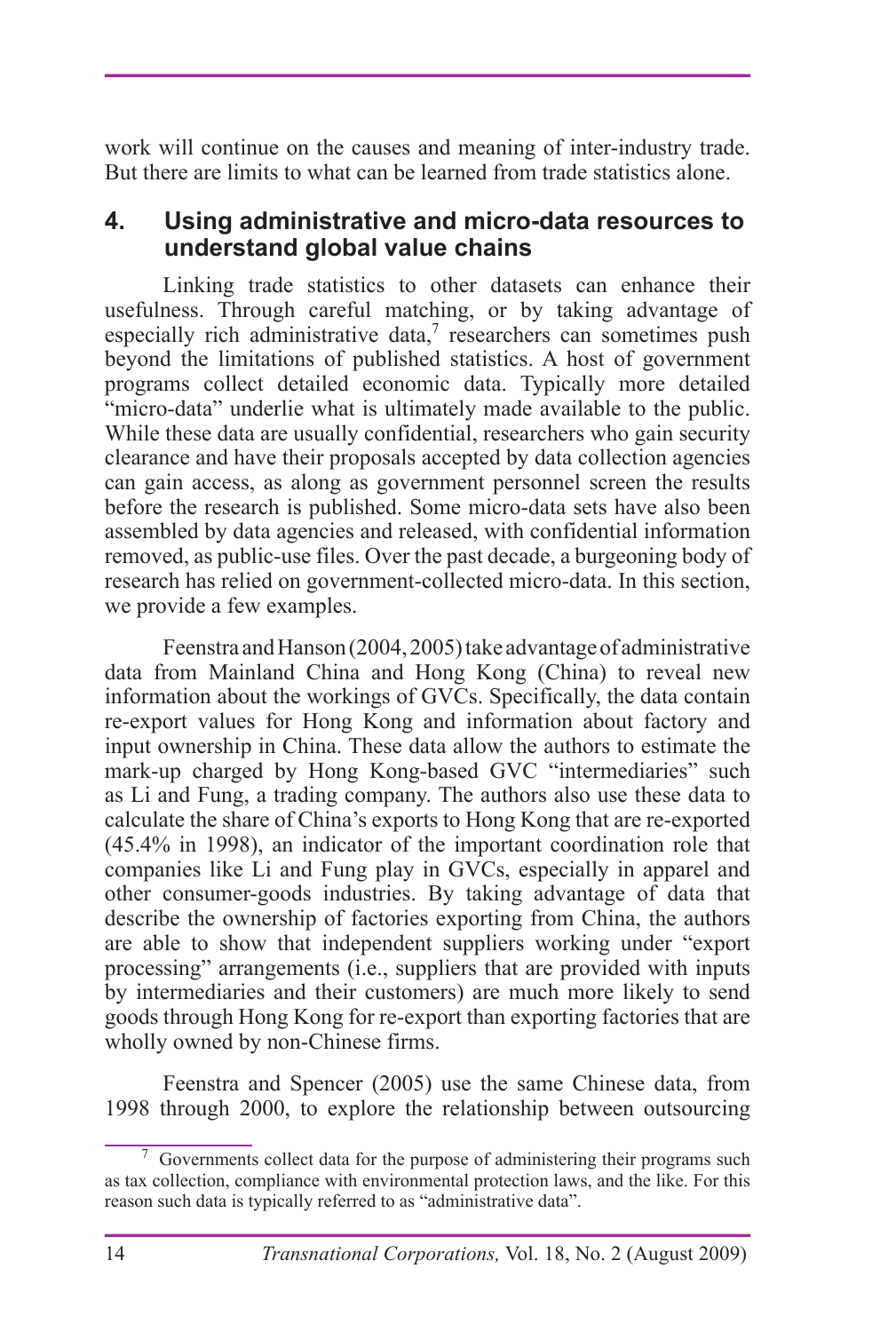arrangements (arms-length vs. contractual) and the proximity of suppliers (on-shore vs. off-shore) and find that relationships vary according to the technological sophistication of the product being outsourced. The more technologically sophisticated the product, the more likely it is that firms will source from affiliates or outsource to suppliers located nearby. Dani Rodrick and his collaborators, (Haussman et al., 2006) use these data to show that the basket of goods exported by China is of higher technological content than would be predicted by its GDP per capita (using averages for all other countries' export mixes).

By linking these same data to Chinese input-output data Dean, Fung and Wang (2007) estimate that China's "vertical specialization", that is, the use of imported intermediate inputs in exported goods, increased between 1997 and 2002 in most industries. This is the opposite of what one would expect. Instead of engaging in progressive import substitution as domestic capabilities rise, as most theories of development predict, China increased its reliance on imported intermediates as exports increased. Here we see that, because of the intricacies of production and trade networks within GVCs, we cannot assume deterministic causal linkages between export-led industrialization, the technological content of exports, and industrial upgrading.

Researchers have creatively used micro-data to explore specific questions related to GVCs. For example, Bernard et al. (2005) link administrative data from United States Census mailing lists<sup>8</sup> to the universe of import and export transactions for 1993-2000, revealing a detailed picture of the characteristics of firms that do and do not trade. Harrison and McMillan (2006) and others have used the parent and foreign affiliate micro-data from the Bureau of Economic Analysis surveys on TNCs to examine the relationship between affiliate activity and United States employment. Swenson (2005) has examined the permanency of offshore assembly arrangements using extremely detailed data from United States International Trade Commission (USITC) reports. Kletzer (2002) has used micro-data from the Displaced Worker Survey to explore the experiences of workers displaced from manufacturing industries associated with increased foreign competition, and has made policy recommendations based on her findings.

<sup>&</sup>lt;sup>8</sup> We are referring here to the United States Census Bureau's Business Register, which is the sampling frame used for the Economic Census. Data included are business name, address, a unique establishment-level identifier, industry, employment, and the identity of the firm that owns the enterprise. Data about ownership allows the enterprises in the Business Register to be aggregated to the firm level. Jarmin and Miranda (2002) have assembled the Business Register into a time-series for 1976-2002, referred to as the Longitudinal Business Database (LBD).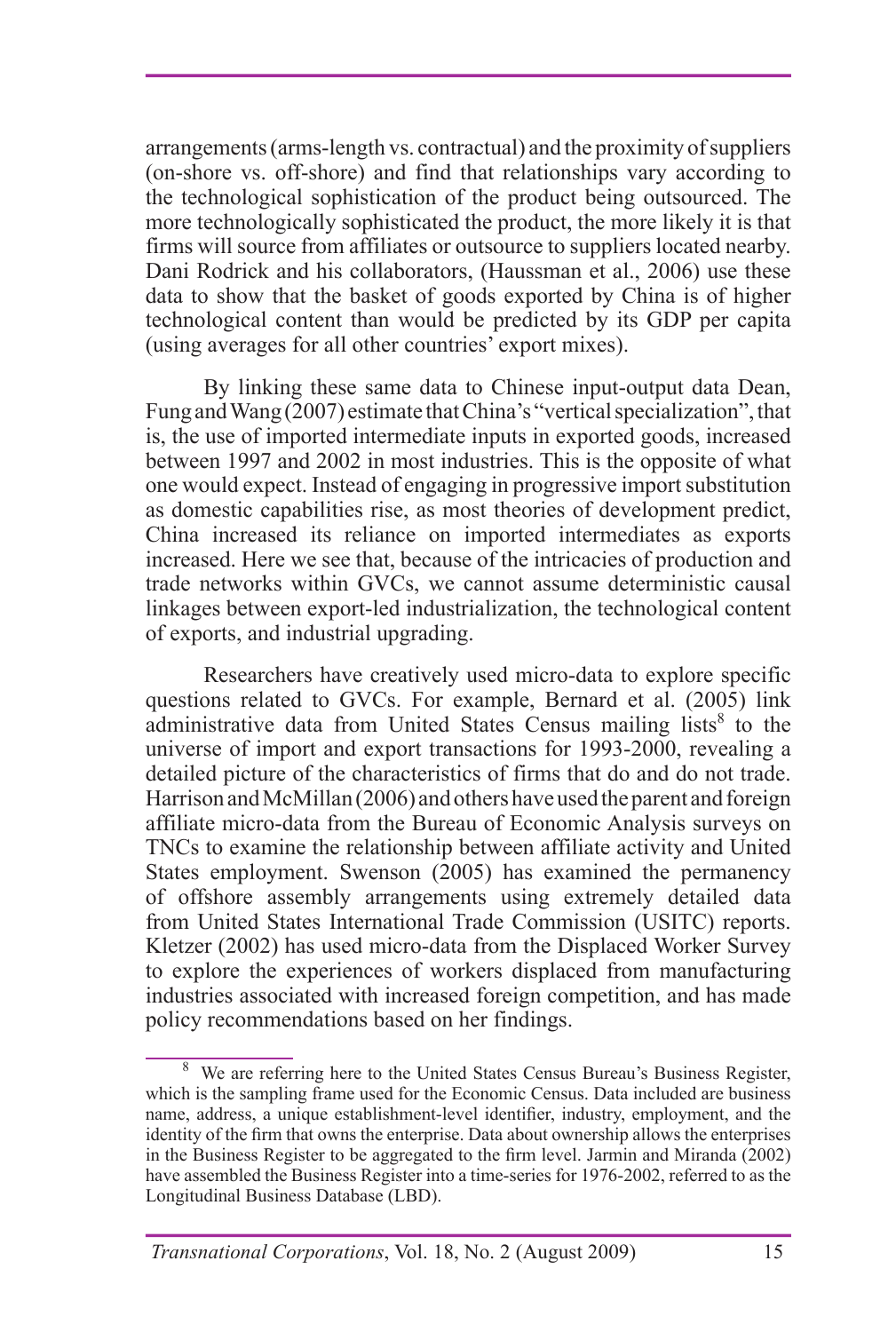Administrative micro-data from public surveys and linked data sets can enrich our view of how domestic firms engage with the global economy. Micro-data collected from TNCs, for example, when combined with data on international trade, can provide new information about the cross-border activities of TNCs and how they use local resources in offshore locations. Such approaches can be difficult to replicate and extend, however, because not all researchers can access confidential micro-data, and because the painstaking work of cleaning and matching raw micro-data files can be very difficult for other researchers to understand and replicate. Furthermore, unique administrative data sets tend to be available only for individual countries, and data collected in support of specific policy initiatives are commonly phased out after the programmes they were intended to support come to an end. As a result, studies based on micro-data can have limited scope with regard to multiple countries and longer-term trends.

### **5. What trade statistics hide**

The easy availability and richness of UN COMTRADE data has led to their wide use among researchers and policymakers. However, we need to keep in mind what trade statistics do not tell us, and even what they might obscure. First, trade data contain no actual information about the process by which products are made. Certain production processes, such as semiconductor wafer fabrication, involve the manipulation of items so small, or require tolerances so exact, that they have moved beyond the limits of human dexterity and must always be carried out by machines. Other processes, such as sewing, have so far resisted automation and can only be done by hand. But for a very wide range of products and processes, the labour content of production is variable. The degree of labour or capital intensity used in production is, in many instances, a strategic managerial choice rather than an intrinsic characteristic of the product. Thus we cannot rigidly associate technological content or capital requirements with most specific categories or classes of products. Industries are even poorer indicators of technological sophistication.

Furthermore, the technological content of high-technology exports may be embodied in imported components, subsystems, or production equipment. The highest value added elements of high-technology exports from developing countries are often produced in a third country. Even if these "high-tech" inputs are produced locally, and final assembly processes are truly technology-intensive, they may be carried out by foreign-owned and operated firms with few meaningful linkages to the local economy. With rising wages, worker militancy, political friction or even a prolonged natural disaster, such footloose firms might easily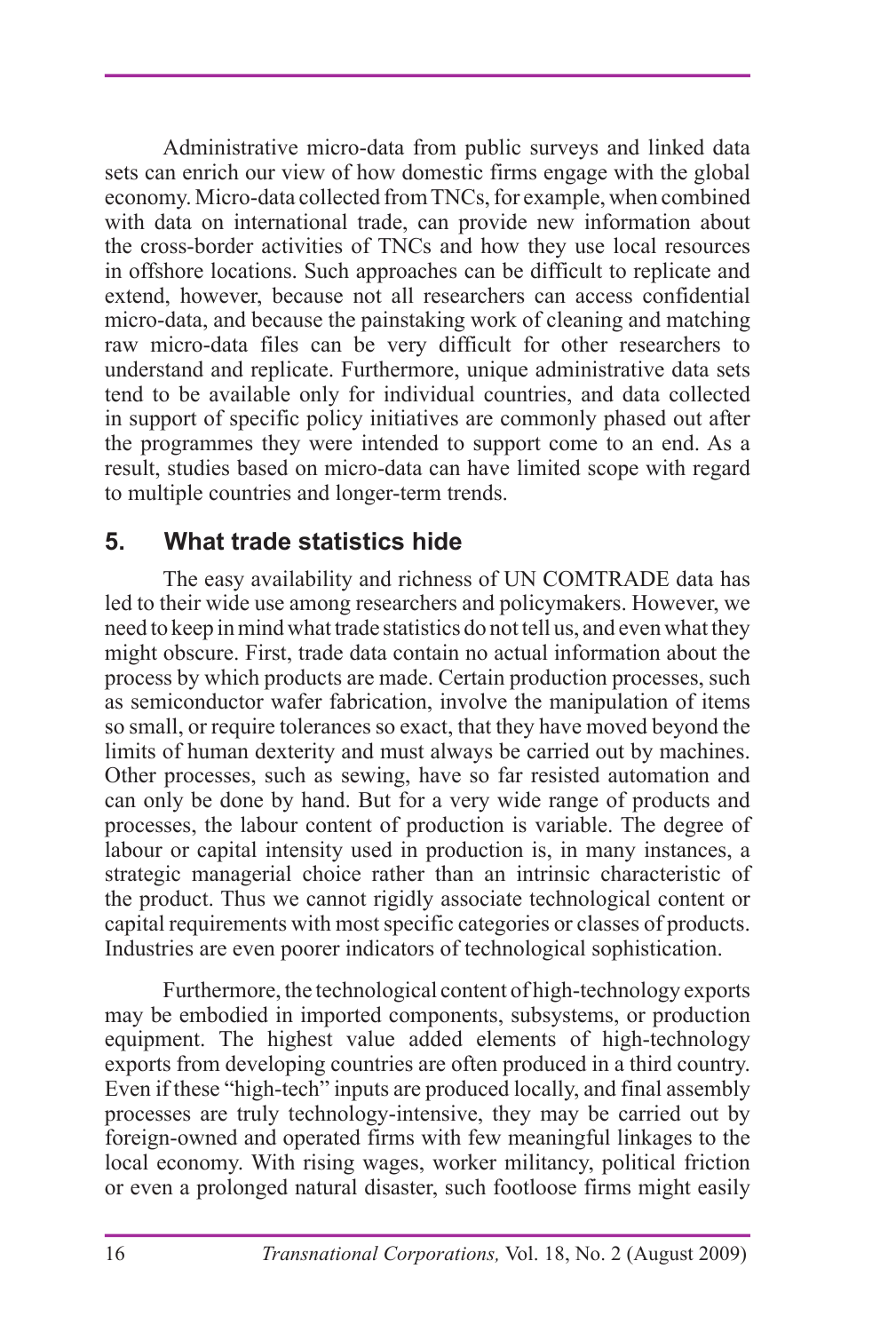pack up and move elsewhere. Thus, trade statistics run a real risk of over-stating the technological competence of exporters, and especially of local firms.

Even when production is carried out by local firms and is truly technology-intensive, the reality of GVCs is that the innovative work of product conception, design, marketing and supply-chain management may well continue to be conducted outside of the exporting country. These "intangible assets" cannot be measured by current international trade statistics. The value of imports plus the intangible assets held by the most powerful firms in GVCs, such as lead firms with global brands, suppliers with platform leadership (Gawer and Cusumano, 2002) and large retailers, can be extremely high.

For example, Linden et al. (2007) estimate that only \$4 of the \$299 retail price of an Apple 30 gigabyte video iPod MP3 player is captured in China, where they are assembled and tested by the contract manufacturers based in Taiwan Province of China, Hon Hai (also known as Foxconn), Asustek and Inventec. This is, in part, because iPods are assembled from components made mostly in other countries, such as the United States, Japan and the Republic of Korea. But more importantly, it is because Apple, which conducts high level design work and software development in-house, and orchestrates the product's development, production, marketing and distribution, is estimated to capture \$80 of the sale price. This study also estimates that \$83 is captured in the United States by Apple's technology suppliers and by retailers. Clearly, assigning the \$183 per unit wholesale price of exported iPods (as would be reported in trade statistics) to the Chinese economy misrepresents where value is created in the global economy. Concluding that Chinese firms have the capability to develop and market products such as the iPod, simply because the country is the source of exports, would also be a mistake.

# **5.1 A glaring data gap: services trade**

The easy availability and richness of UN COMTRADE data has tilted research on international trade towards the goods sector. While this work has contributed greatly to our understanding of international trade and its impacts on various national economies and industries, the lack of similar detail or global coverage on international trade in services has created a significant knowledge gap. In the case of the United States, the Bureau of Economic Analysis collects import and export data for only 17 service product categories (see Table 2). Statistics Canada collects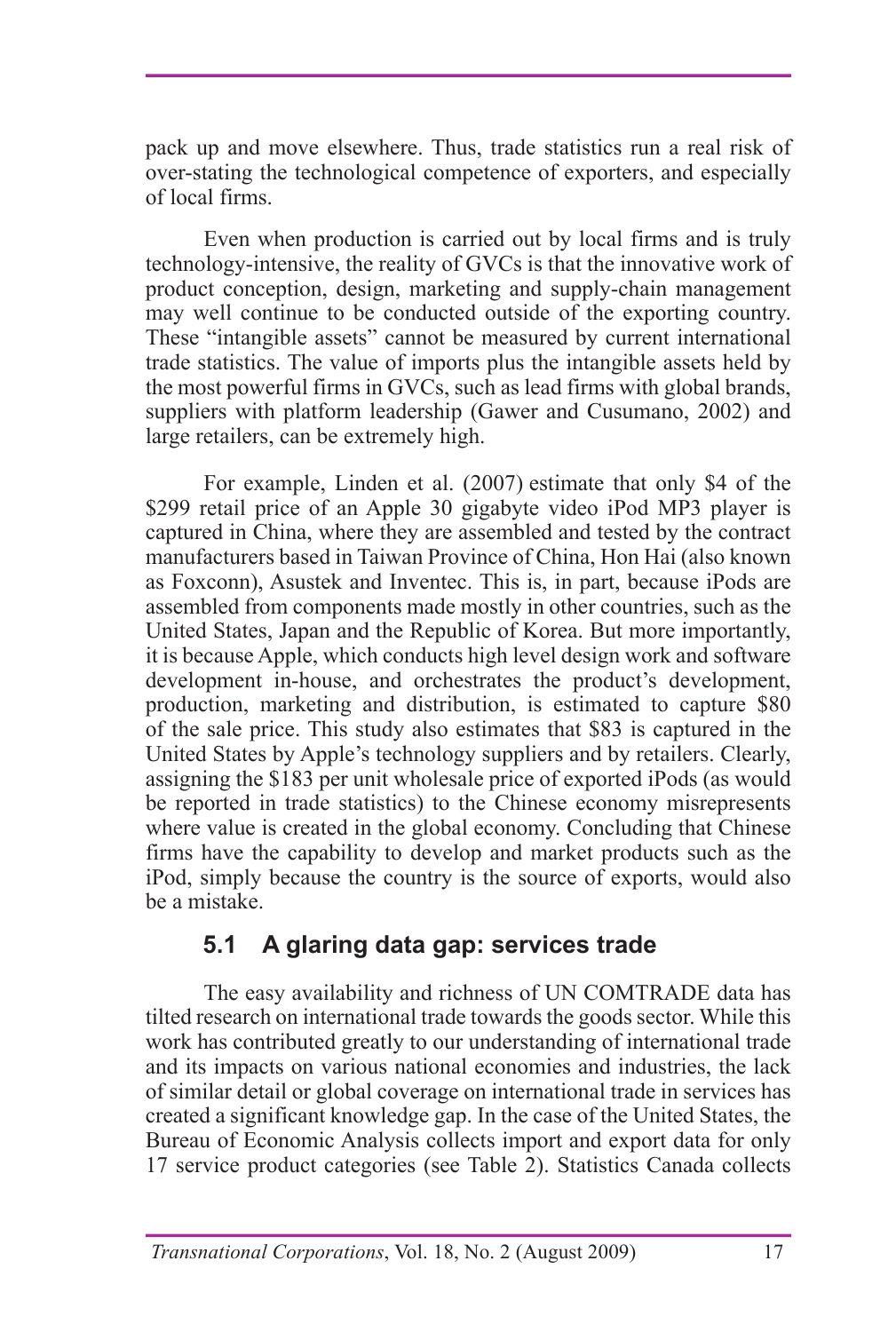only 28, and the OECD, which relies on member countries for data, publishes only 11. Contrast the poor detail in traded services with detail on goods in the COMTRADE database (8,000 product codes) and the magnitude of the data gap becomes clear.

Because of this data gap, we lack the basic knowledge about services trade needed to even glimpse trends in industrial upgrading driven by services. The paucity of detail in services means that we have no information about what is happening in the service product categories that have been mentioned as moving "offshore" from developed to developing countries, including back-office functions such as accounting, customer support, R&D and software programming.

Why are the data resources related to services so poor? One reason is that the data are difficult to collect. While companies might track the source of every physical input to manufacturing, for warranty or quality control purposes, services expenditures are typically grouped into very coarse categories, such as "purchased services". The absence of tariffs on services, and their non-physical character, means that when service work moves across borders, no customs forms are filled out and no such data are generated. Another reason is that service work has historically been thought to consist of non-routine activities that require face-to-face contact between producers and users. Services as different as haircuts and legal advice have traditionally been consumed, in place, as soon as they are produced. The customized and ephemeral nature of many services has led them to be considered "non-tradable" by economists or at least very "sticky" in a geographic sense relative to the production of tangible goods. Finally, services have long been viewed as ancillary to manufacturing, either as direct inputs (e.g. transportation) or as services provided to people who worked in manufacturing (e.g. residential construction, retail sales, etc.). As such, services have been viewed as a by-product, not a source, of economic growth. Thus, data collection on services has been given a low priority by statistical agencies.

Nevertheless, services trade is burgeoning, both domestically and internationally. Computerization is allowing a growing range of service tasks to be standardized, fragmented, codified, modularized, and more readily and cheaply transported between producers and consumers who might be at great distance. As in goods production, the application of information technology to the provision of services allows some degree of customization within the rubric of high volume production, or what Pine and Davis (1999) call "mass customization". With computerization and inexpensive data storage, the second defining feature of services, that they cannot be stored, has also become less true than in the past. With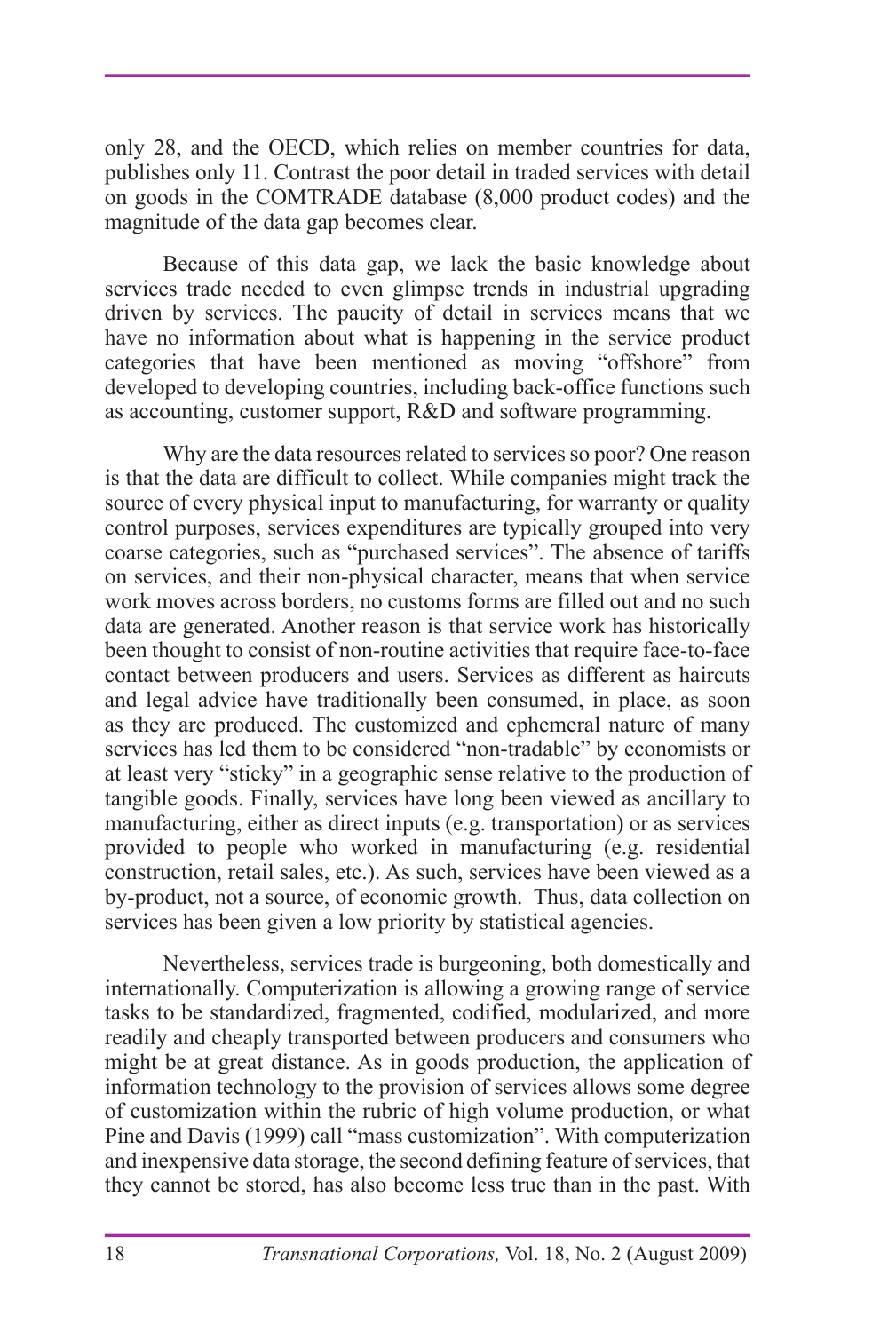deregulation, business process outsoucing, and the rise of the Internet, services have become the focus of intense international competition and rampant innovation. Clearly, the assumptions behind current data regimes have changed and statistical systems must catch up.

| Travel, passenger fares, and other<br>transportation services (1)                                                             | <b>Royalties and license</b><br>fees $(2)$ | Education (3)                                         |
|-------------------------------------------------------------------------------------------------------------------------------|--------------------------------------------|-------------------------------------------------------|
| Financial services (4)                                                                                                        | Insurance services (5)                     | <b>Telecommunications</b><br>services (6)             |
| Business, professional, and technical services                                                                                |                                            |                                                       |
| Computer and information services<br>Computer and data processing services (7)<br>Database and other information services (8) | Management and<br>consulting services (9)  | Research.<br>development and<br>testing services (10) |
| Construction, architectural, engineering services (11)                                                                        | Industrial engineering<br>services (12)    | Operational leasing<br>services (13)                  |
| Installation, maintenance, and equipment<br>repair services (14)                                                              | Advertising services (15)                  | Legal services (16)                                   |
| Other business, professional, and technical services<br>(17)                                                                  |                                            |                                                       |

**Table 2. The seventeen product categories collected by the United States Bureau of Economic Analysis for traded services**

*Source:* United States Bureau of Economic Analysis.

Recent progress has been made in the context of NAFTA. In the spring of 2006, the United States Census Bureau, in collaboration with its counterpart agencies in Canada and Mexico, completed the development of 99 detailed product lists that identify and define the significant products of about 370 service industries. Work to date on the North American Product Code System (NAPCS) has focused on the products made by service industries in 12 two-digit industry sectors (48–49 through 81). In all, more than 3,500 individual service products have been defined so far. The NAPCS product definitions are extremely detailed in terms of what they do, and in many cases do not, include. This level of detail, if fully deployed, would go a long way toward filling the data gap in services trade.<sup>9</sup>

To sum up, data resources are falling behind economic realities. Innovative work to create new classification schemes from disaggregated datasets, to mine "micro-data" from government surveys and administrative records (as well as from private sources), and to combine and match data to create new data resources, is breaking new ground and providing important insights. A few of the most severe data gaps could eventually be filled. However, more needs to be done to collect

<sup>&</sup>lt;sup>9</sup> For more information on NAPCS, see http://www.census.gov/eos/www/napcs/ napcs.htm.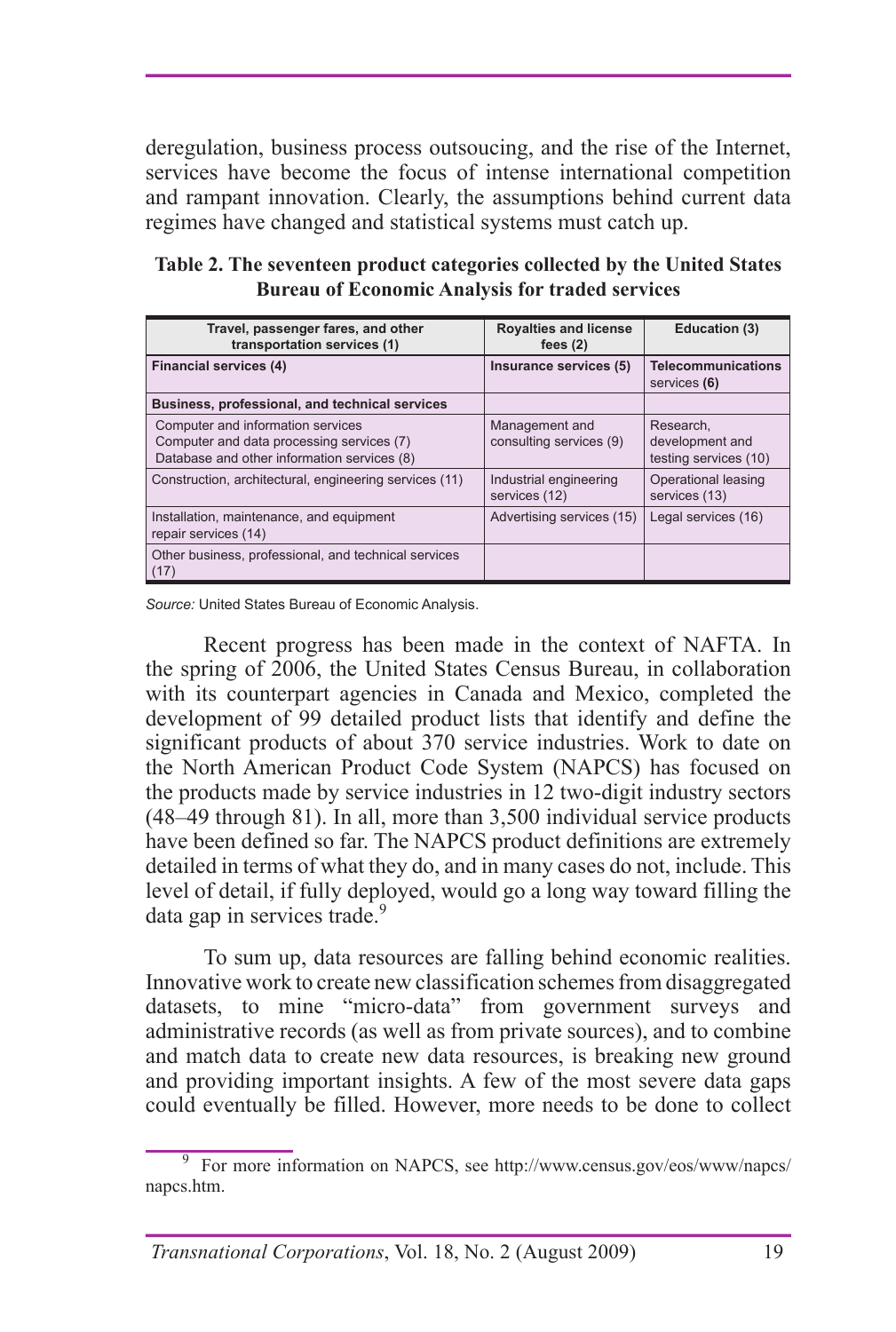data specifically designed to provide insights into the characteristics and effects of GVCs. Work of this sort is proceeding along multiple fronts, including the surveys that test the GVC governance framework developed by Gereffi et al. (2005) and the quantification of value capture in specific GVCs (Linden at al., 2007). Equally important is the ongoing stream of detailed field-based research on the functioning of GVCs in particular industries and places (e.g. Kawakami and Sturgeon, forthcoming). In the next section, we propose another approach: the collection of a broad range of economic data, such as employment, sourcing locations and job characteristics according to an exclusive, exhaustive, parsimonious and generic list of *business functions*.

## **6. Collecting new data on business functions**

Vertical fragmentation and the growth of integrative trade – the very stuff of GVCs – has served to expand the arena of competition beyond final products to the vertical *business function* slices that can be offered (horizontally, to diverse customers) as generic goods and services within and across industries. This dynamic has raised the performance requirements for firms and workers that may have been insulated from global competition in the past. Workers, almost regardless of their role, can suddenly find themselves in competition with a range of consultants, vendors, suppliers, contractors and affiliates from places both far and near. Global value chains raise, among other things, the possibility that entire societies can become highly specialized in specific sets of business functions, while others fail to develop or atrophy. Development paths that include heavy GVC engagement can have positive or negative consequences for wealth creation, employment, innovation, firm autonomy, social welfare and economic development (Whittaker et al., forthcoming). Despite their growing importance as discrete realms of value creation, competition and industry evolution, we currently have no standard method for collecting data about business functions.

While there are a host of business functions that have long been disembodied from specific industries (e.g. from janitorial to IT to manufacturing services), qualitative research has shown that managers often experiment with a wide variety of "make" or "buy" choices and on- or off-shore sourcing (Berger et al., 2005). Decisions about how to bundle and unbundle, combine and recombine, and locate and relocate business functions have become a central preoccupation of strategic decision-making. Because industry classification schemes typically describe only the main output or process of the firm and input-output statistics refer only to those products the firm buys or sells, existing enterprise and establishment-level data resources are not well suited to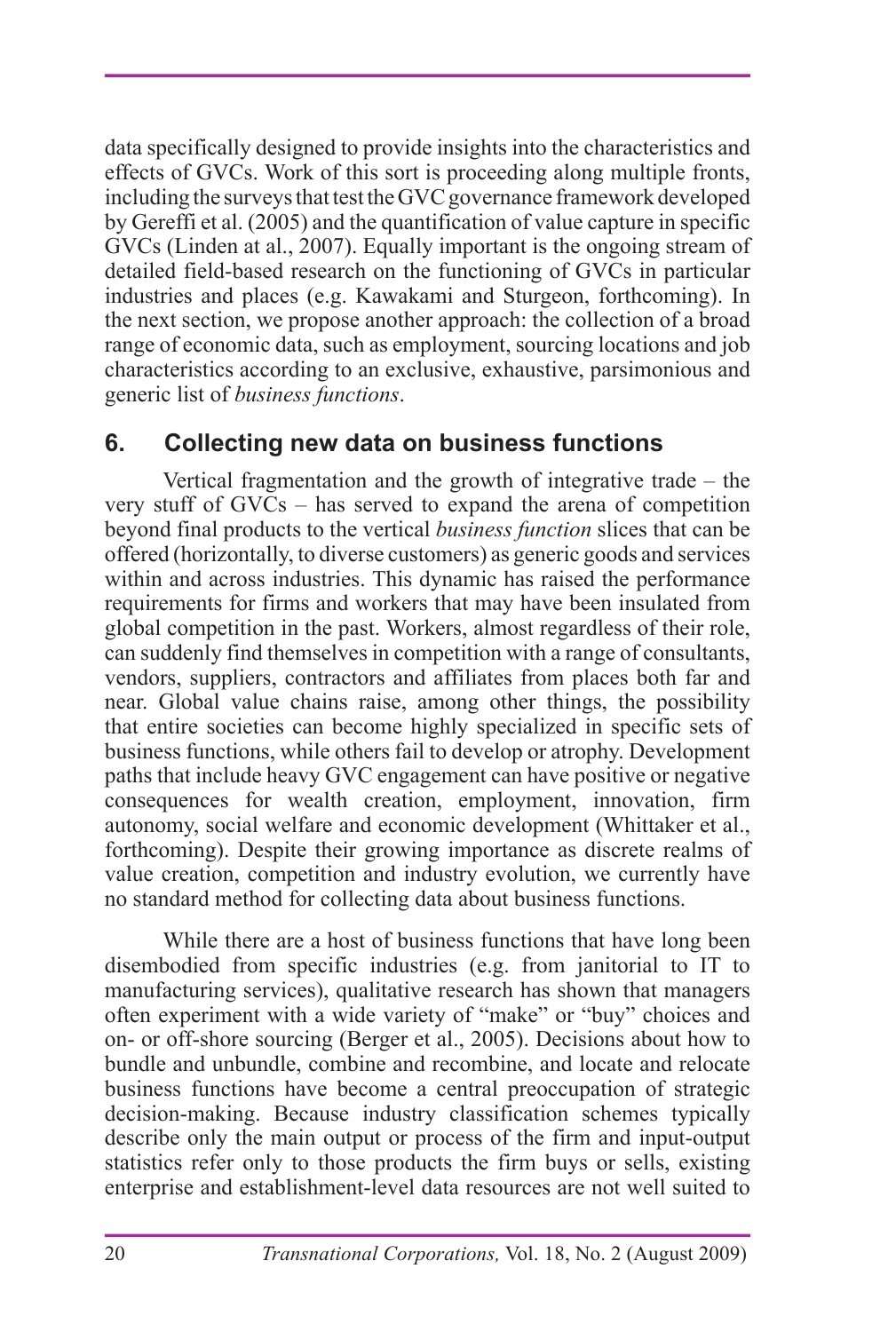capturing the dynamics of business function bundling or revealing the spatial and organizational patterns that result.

In our view, this data gap will become more important over time as the capabilities that reside in the domestic and global supply-bases continue to rise, increasing the potential for fragmenting, outsourcing and relocating a wide variety of business functions. A standardized list of exclusive and generic business functions is needed. An exclusive list will have no overlap between categories and will account for all of the functions of the firm. A generic list will be equally applicable to all firms and organizations, regardless of industry. The list should be extremely parsimonious at first, with detail collected only after the main categories have stabilized through field-testing. While this is a difficult and timeconsuming prospect, work to develop business function lists, and deploy them in surveys, is well underway.

#### **6.1 Developing, deploying, and refining business function lists: a brief history**

To our knowledge, the earliest use of a business function list to collect economic data was for the EMERGENCE Project (Huws and Dahlman, 2004), funded by the European Commission. This research used a less-than-generic list of seven business functions tailored to collect information about the outsourcing of information technology-related functions, such as software development and data processing. Industryspecific bias in business function lists can simplify data collection and focus research on specific questions, but the results cannot be easily compared to or aggregated with other data, and they increase the risk of creating non-exhaustive lists. When business function lists are nonexhaustive, they leave some functions unexamined and block our view of how specific business functions contribute to the total employment or output of a firm. Business function lists should seek to include the full range of activities that all establishments must either do in-house or have done by others, *regardless of industry*.

In his 1985 book, *Competitive Advantage*, Michael Porter published a list of nine generic business functions: R&D, design, production, marketing and sales, distribution, customer service, firm infrastructure, human resources, and technology development. A list similar to Porter's was developed for the European Union (EU) Survey on International Sourcing (Neilsen, 2008) and adopted by Statistics Canada for the Survey of Changing Business Practices in the Global Economy. This list, while not industry-specific in any way, was not fully exhaustive because it included an "other functions" category. Such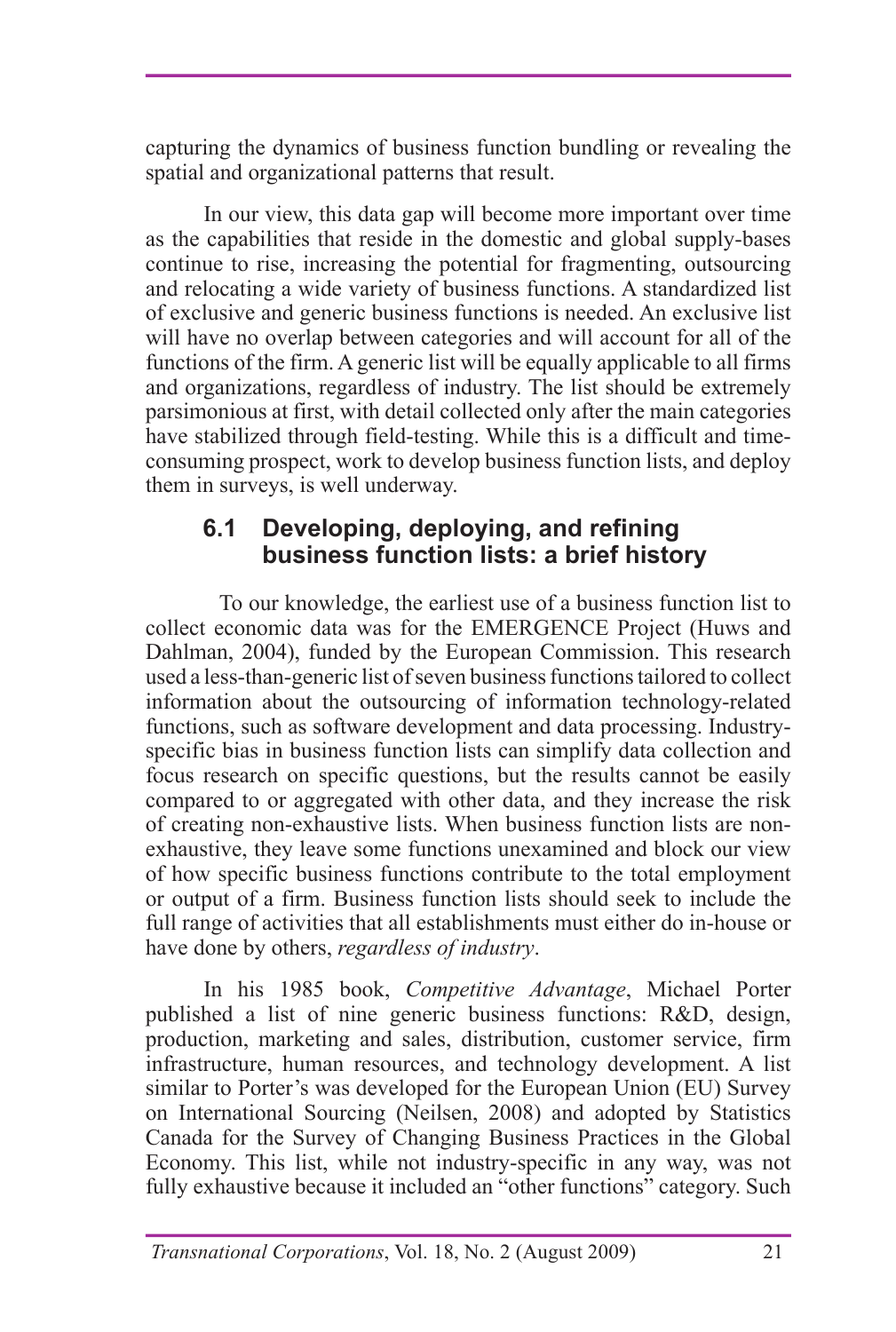categories are useful as checks on the exhaustiveness of the list used, but researchers should then combine them with an exiting category or, if needed, define a new, exclusive category, rather than accepting an undefined category of data.

Firms, especially at the establishment level, typically have a main output, be it a product or service. The main operational function that produces this output is associated with the firm's standardized industrial code. Instead of counting all output and employment under this classification, as business censuses typically do, business function lists can be used to measure economic activity (e.g. employment, occupational mix, wages paid, etc.) in other functions as well. In business function frameworks this main productive function has been designated variously as "production" (Porter, 1985), the "core function" (Neilsen, 2008), and "operations" (Brown, 2008). In contrast, the EMRGENCE project list (Huws and Dahlman, 2004) and a more recent list developed by the Offshoring Research Network for the purpose of detecting R&D offshoring (Lewin et al., 2009) did not include a category for the firm's main operational function, but instead used a list of commonly outsourced functions (product development, IT services, back office functions, call centres, etc.). A business function list cannot be considered exhaustive unless it includes a category that captures the main productive function of the firm, a function that can be partially or even completely outsourced.

The United States Bureau of Labor Statistics' (BLS) Mass Layoff Statistics (MLS) Program has developed a list to collect data on business functions fulfilled by workers who have been separated in large-scale layoffs in the United States (Brown, 2008). In the 2007 MLS survey of establishments, respondents were asked a question about the primary and secondary roles, or "business functions", performed by laid off workers. According to Brown (2008, p. 56) " 'Do not know' responses to the business function question remained low [less than 6%], indicating that the correct person is being reached for the interview and that most respondents in fact think in terms of business functions". In other words, the BLS found business function data to be highly collectable because company officials appear to recognize the business function concept. A tabulation of respondents' literal responses generated a very long, non-exclusive list of business functions that were then coded by BLS personnel to create detailed, mutually exclusive categories. This list was further coded to nine higher-level business functions (named "business processes" in the MLS) similar to the Porter list. It is the bottom up methodology used by the BLS – beginning with literal responses rather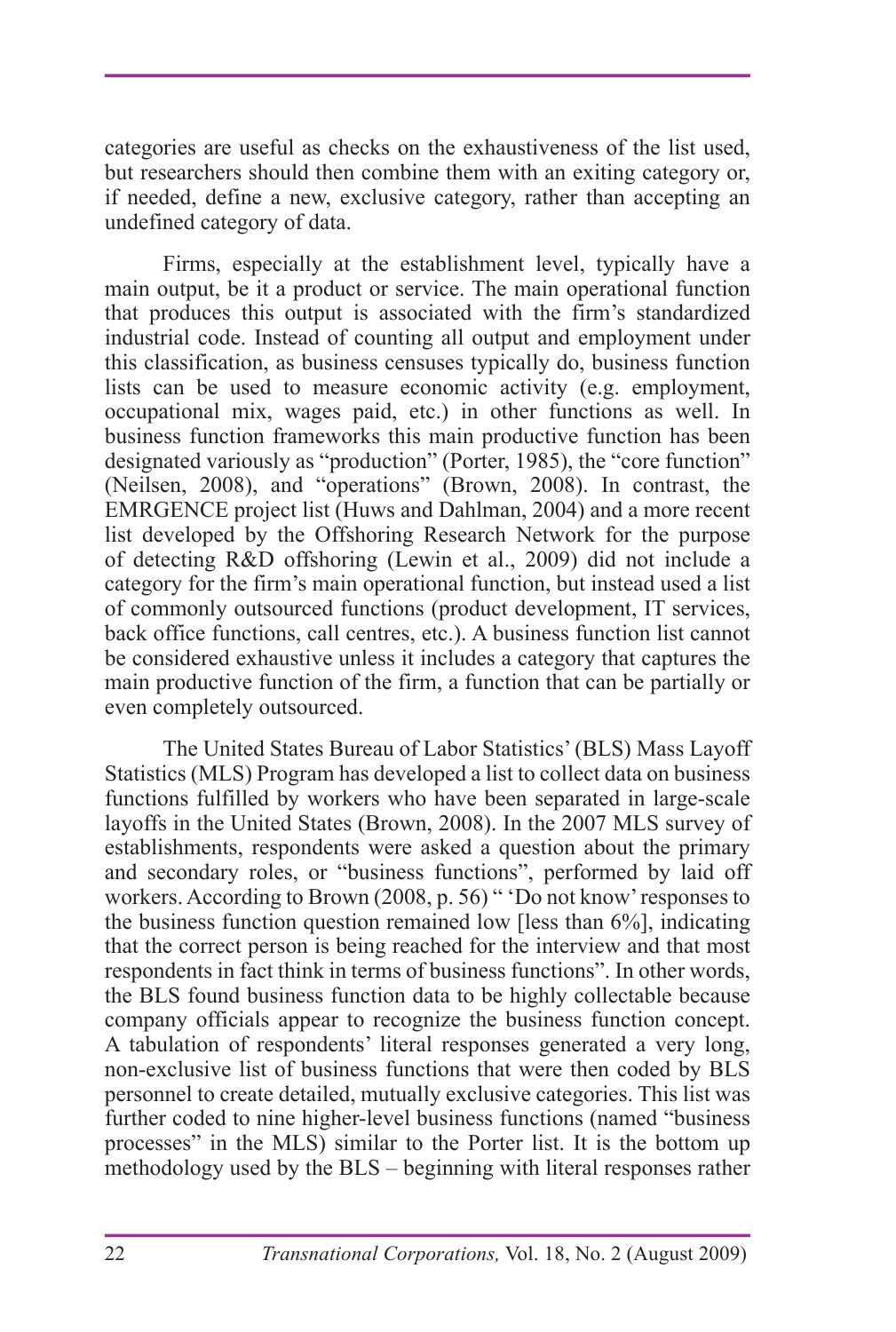than using a list that researchers develop subjectively or iteratively with industry informants – along with its exhaustive, exclusive, and generic character, which gives us a high level of confidence in the BLS list.

# **6.2 A proposed list of business functions**

The growing use of business function lists in survey research suggests a need to delve within the firm to observe the details of organizational design, organizational change, outsourcing and industrial location. Clearly, new realities are spurring researchers to develop these new metrics. In our view, the sooner a business function classification scheme can be standardized and broadly deployed, the better.

Table 3 presents a proposed list of 12 business functions, along with their definitions. The list adds four business functions to the 2007 BLS MLS list. First, there is a function called "strategic management". This reflects the common separation of the command, control, and strategysetting activities of top management from more mundane managerial

| <b>Business function</b> |                                                                           | <b>Definitions</b>                                                                                                                                                                                                                                                                                         |  |  |  |
|--------------------------|---------------------------------------------------------------------------|------------------------------------------------------------------------------------------------------------------------------------------------------------------------------------------------------------------------------------------------------------------------------------------------------------|--|--|--|
| 1)                       | Strategic management                                                      | Activities that support the setting of product strategy (i.e., deciding what "new<br>product development" works on), choosing when and where to make new<br>investments and acquisitions, or sales of parts of the business, and choosing key<br>business partners (e.g. suppliers and service providers). |  |  |  |
| 2)                       | Product or service<br>development                                         | Activities associated with bringing a new product or service to market, including<br>research, marketing analysis, design, and engineering.                                                                                                                                                                |  |  |  |
| 3)                       | Marketing, sales and account<br>management                                | Activities to inform buyers including promotion, advertising, telemarketing, selling,<br>retail management.                                                                                                                                                                                                |  |  |  |
| 4)                       | Intermediate input and<br>materials production                            | The fabrication or transformation of materials and codification of information to<br>render them suitable for use in operations                                                                                                                                                                            |  |  |  |
| $\vert$ 5)               | Procurement                                                               | Activities associated with choosing and acquiring purchased inputs                                                                                                                                                                                                                                         |  |  |  |
| (6)                      | Operations (industry code)                                                | Activities that transform inputs into final outputs, either goods or services. This<br>includes the detailed management of such operations. (In most cases, operations<br>will equate with the industry code of the establishment or the activity most directly<br>associated with the industry code.)     |  |  |  |
| 7)                       | Transportation, logistics, and<br>distribution                            | Activities associated with transporting and storing inputs, and storing and<br>transporting finished products to customers.                                                                                                                                                                                |  |  |  |
| 8)                       | General management and<br>corporate governance                            | Activities associated with the administration of the organization, including legal,<br>finance, public affairs, government relations, accounting, and general<br>management.                                                                                                                               |  |  |  |
| 9)                       | Human resource management                                                 | Activities associated with the recruiting, hiring, training, compensating, and<br>dismissing personnel.                                                                                                                                                                                                    |  |  |  |
|                          | 10) Technology and process<br>development                                 | Activities related to maintenance, automation, design/redesign of equipment,<br>hardware, software, procedures and technical knowledge.                                                                                                                                                                    |  |  |  |
|                          | 11) Firm infrastructure (e.g.<br>building maintenance. and IT<br>systems) | Activities related to building maintenance, and ITC systems                                                                                                                                                                                                                                                |  |  |  |
|                          | 12) Customer and after-sales<br>service                                   | Support services to customers after purchase of good or service, including<br>training, help desks, customer support for quarantees and warranties.                                                                                                                                                        |  |  |  |

**Table 3. Twelve generic business functions and their definitions**

*Source*: Adapted from United States Bureau of Labor Statistics, Mass Layoff Statistics Program.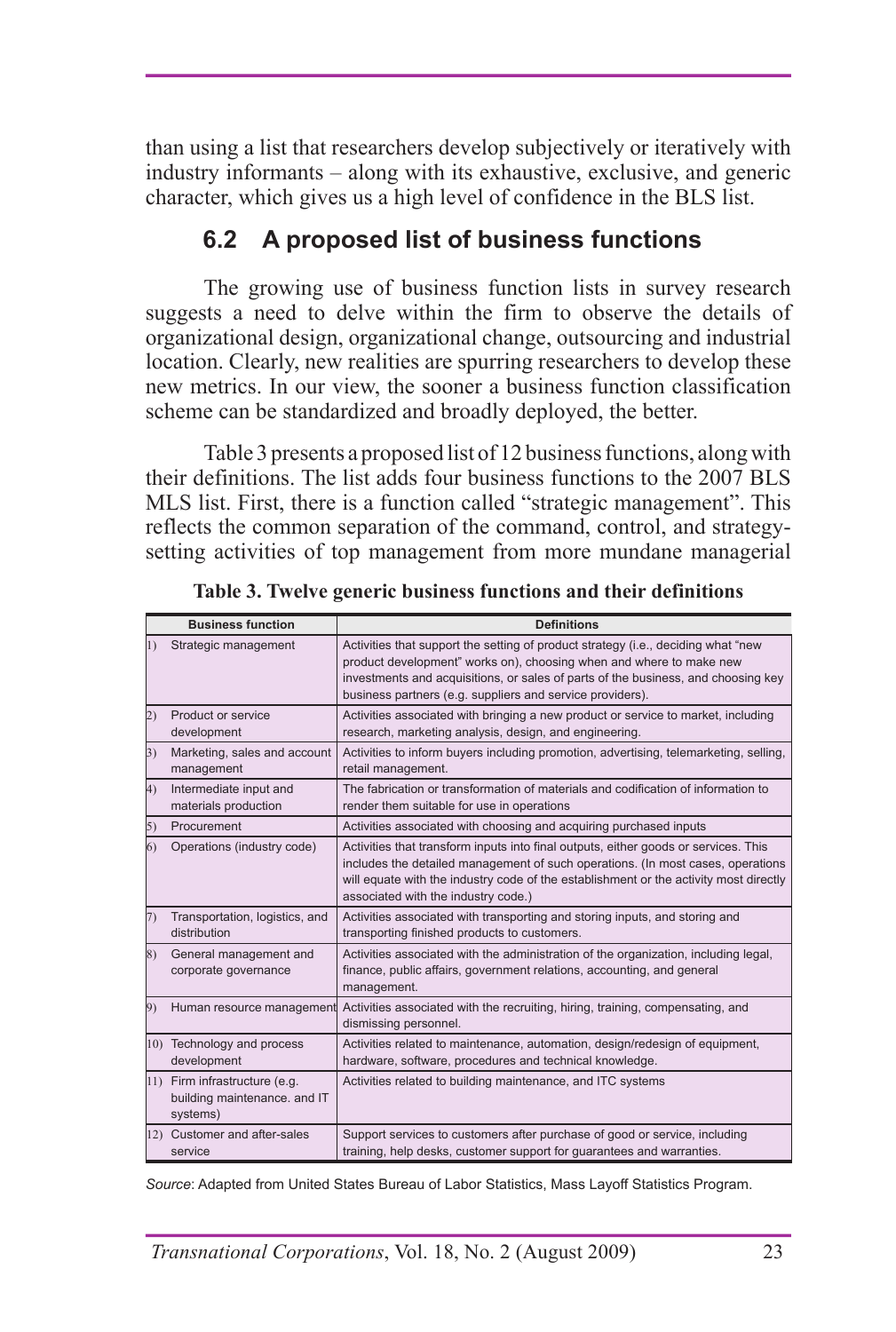functions that can sometimes be located offshore and/or carried out in supplier firms. The most recent BLS MLS surveys distinguish strategic management from a set of "general management" functions. Second, because they typically occur at nearly opposite ends of the value chain, procurement has been separated from distribution, transportation and logistics. Third, our list breaks out "intermediate input and materials production" from operations. This is meant to capture the very common practice of externally sourcing physical parts or blocks of services for inclusion in larger products and systems. In the BLS MLS list intermediate input production is considered part of operations. Fourth, because they contain very different activities, firm infrastructure has been broken out from general management (and corporate governance). Despite these differences, the lists are compatible since the functions in Table 3 can be combined to match the BLS MLS list.

#### **6.3 Collecting data on the geography of business functions**

Although business function data can be used to inform other research questions, as the BLS' Mass Layoff Statistics Program does in identifying the functional role of laid off workers, our main interest in using it to identify patterns of business function bundling (i.e. organizational design), and the locational characteristics of outsourcing and offshoring. Because business functions can be bundled and located differently, we can identify four non-exclusive quadrants for any given function: 1) domestic in-house; 2) domestic outsourced; 3) offshore inhouse (i.e., the MNC affiliate); and 4) offshore outsourced. However, it is important that business function surveys that seek to capture data on global engagement are designed, not only to capture all four, but also the ways that firms combine them. Firms can, and typically do, combine internal and external sourcing of specific business functions. For example, some intermediate inputs may be produced in-house while others are outsourced. Operations may be outsourced, but only when internal capacity is fully utilized. Firms might combine internal and external sourcing for strategic reasons (Bradach and Eccles, 1989).

The same can be said of location. Managers can decide to locate business functions in proximate or distant locations, in high or low cost locations, near customers, suppliers, specialized labour markets, and so on, but most typically they combine these approaches and motives. This is why detailed information about the location of business functions is of great interest. Surveys that identify sourcing locations and either domestic or international are not very helpful. Outsourcing from the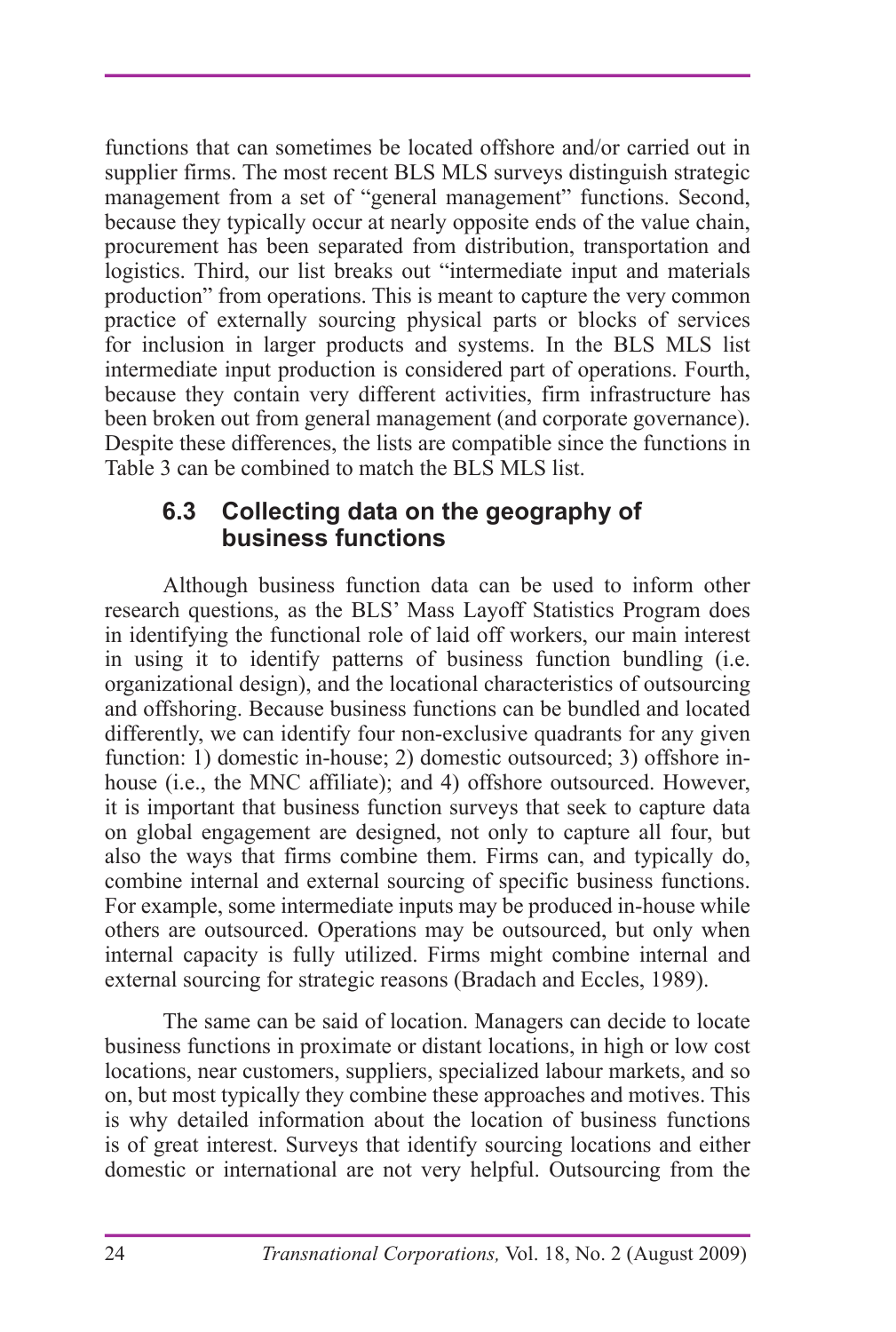United States to Germany, for example, will likely involve different functions and have very different and motivations and implications than outsourcing from the United States to China. But even on the domestic front, outsourcing to a vendor in the same city is very different than outsourcing to a supplier located in a distant, rural location.

The surveys on international sourcing fielded by Eurostat, Statistics Canada and the Offshoring Research Network collect no data on domestic locations and use predetermined lists of geographic locations to identify countries of great interest (e.g. India, China), but combine others into vast, amorphous groupings (e.g. "other Asia"). It is better, in our view, to ask respondents to provide geographic information according to city and country. In this way, a single question can begin to identify, with great precision, both domestic and international patterns of outsourcing and offshoring. Geographic aggregations can be made after-the-fact, and detailed locational coordinates can allow the use of geographic information system (GIS) software to create and examine a host of potentially important variables (e.g. clustering, distances, travel times, prevailing labor market conditions).

Data collected according to business function can provide researchers and policy-makers with a rough map of the value chain; reveal the roles that domestic establishments, firms, and industries play within GVCs; and offer a unique view of the competitive pressures facing domestic firms and industries. Over time, it will be possible to develop a hierarchy of business functions to provide information about business functions in greater detail, but in the shorter term a parsimonious, high-level list can provide important information, such as an at-a-glance perspective on how enterprises bundle value chain functions and a benchmark for how this is changing. As metrics for the key variables of GVC governance and the five GVC governance modes described earlier are developed, they can be used to characterize the internal and external linkages between specific business functions, testing our assumptions about the relationships between GVC governance and the "offshorability" and location of work. Nationally representative surveys can begin to characterize business function gaps and specializations in specific countries, while international surveys can develop comparisons between trading partners. When combined with existing data on employment, occupations, wages, worker career paths, firm performance, e-commerce, trade, etc., new data on business functions will open up important new avenues for research and policy analysis.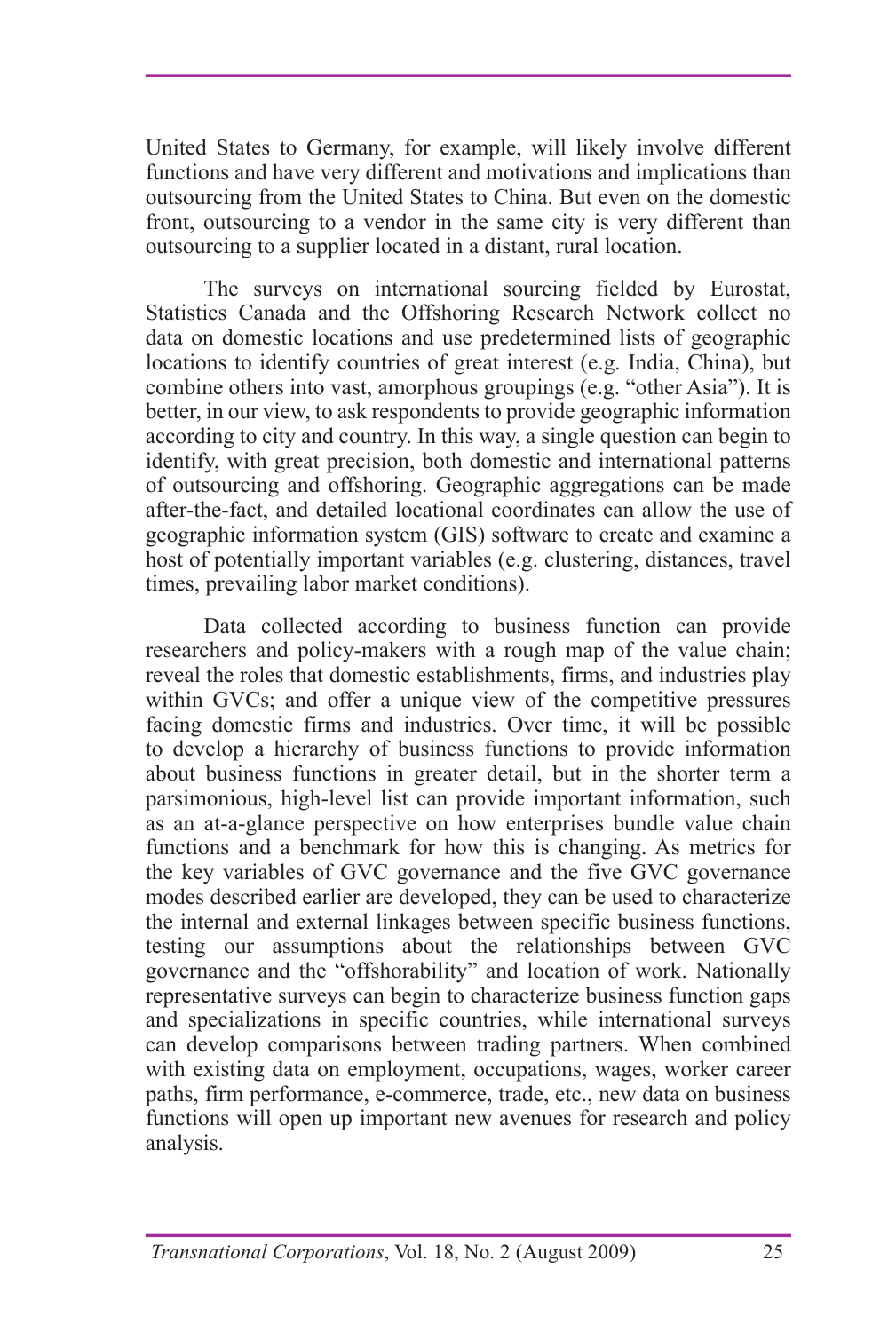### **6.4 A new European survey on business functions**

To provide an example of the usefulness of business function data, we present some preliminary data from the EU Survey on International Sourcing. So far, the survey has been administered in 14 out of 27 EU member states and 60,000 responses have been collected, but only the data from four Nordic countries have been tabulated (see Nielsen, 2008 for details). Figure 3 and Table 4 and Table 5 below show the results from Denmark, where the survey was carried out as a census for all 3,170 private sector non-agricultural enterprises with 50 or more employees.<sup>10</sup> Because a few of the core questions were mandatory, the response rate for this group of establishments was 97%. The questions about business functions on this survey were straightforward: were business functions outsourced domestically or internationally in the 2001-2006 period (Table 4), and if so, what kind of business partner was used (Table 5), and (from a predetermined list) where were internationally sourced functions located (Figure 3).

The data in Table 4 show that Danish firms sourced the majority of business functions in-house. About 88% were not engaged in international sourcing of any kind. Facilities management was the most commonly outsourced function (37%), but because vendors provide these services on-site, the source was invariably domestic. The business function that was sourced internationally the most frequently was the "core" function (10% of all firms), analogous to "operations" in Table 3, followed by information technology and communications (ITC) services. Twentynine percent of the 1,567 functions reported as internationally sourced were core functions, followed by ITC services (16%), distribution and logistics functions (13%), engineering functions (11%), administrative functions (10%), marketing and sales functions (10%), and research and development functions (9%).

These data support anecdotal evidence that international sourcing is most advanced in manufacturing (a "core" function for goods producing firms). This assumption gains further support when firms reporting their core function as manufacturing are compared to serviceproducing firms. Only 28% of service producing firms in Denmark reported international sourcing of their core function, while 70% of

 $10$  The survey was also administered to 1,968 smaller Danish manufacturing and business services firms. For simplicity's sake, these data are not presented in this paper. In general, they show similar patterns, but slightly less domestic and international outsourcing across business functions than the sample of larger firms.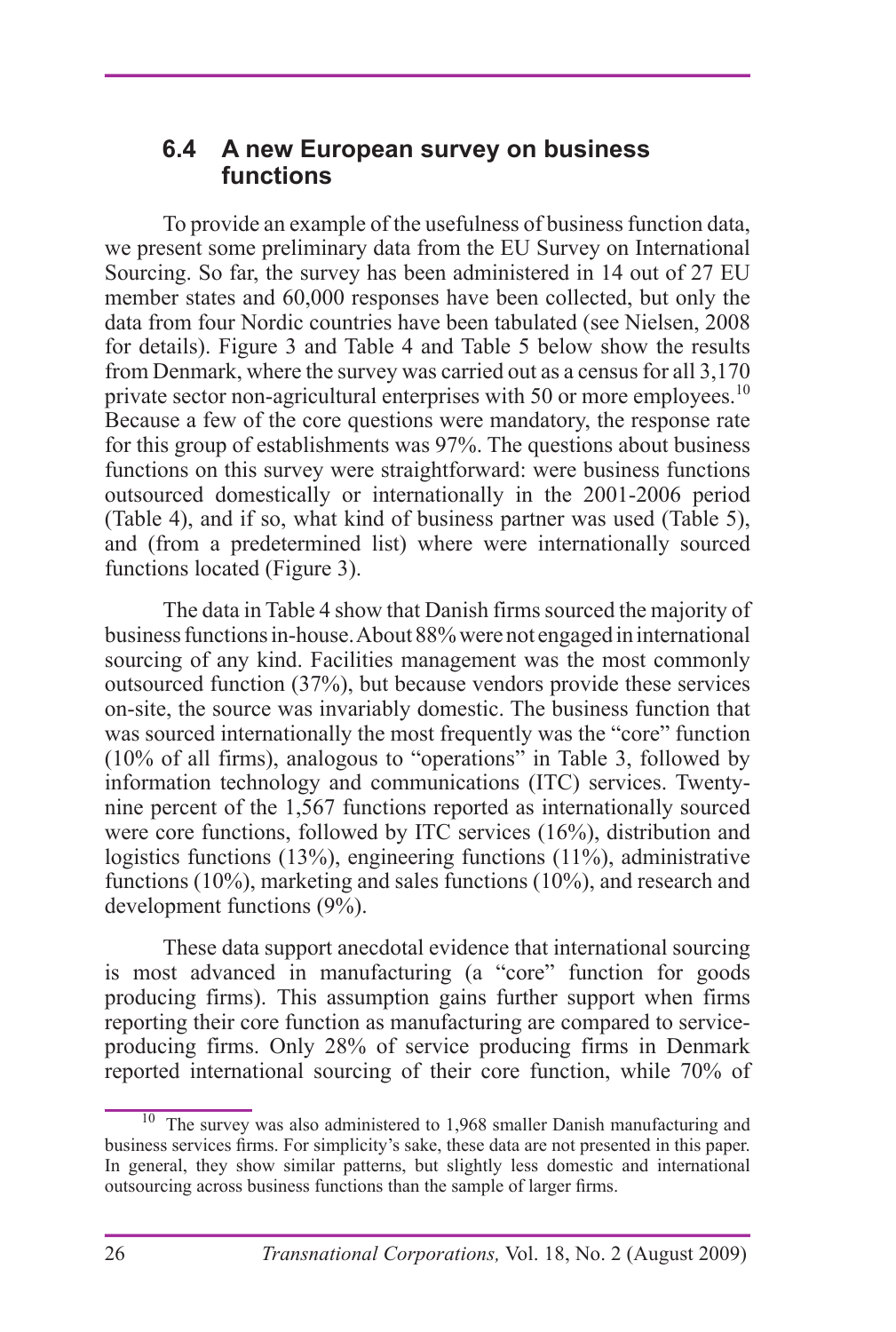manufacturing firms did so (Nielsen, 2008, p. 24). Table 5 shows that less than half of the reported international sourcing by Danish firms in the 2001-2006 period was to independent firms. The bulk of in-house international sourcing went to existing affiliates, as opposed to recently acquired or newly established "greenfield" affiliates.

| <b>Business Function</b>   | Not outsource | Domestically outsourced | <b>Internationally sourced</b> |
|----------------------------|---------------|-------------------------|--------------------------------|
| Core function              | 88%           | 4%                      | 10%                            |
| <b>ICT</b> services        | 71%           | 24%                     | 6%                             |
| Distribution and logistics | 82%           | 15%                     | 4%                             |
| Administrative functions   | 90%           | 7%                      | 4%                             |
| Engineering                | 88%           | 9%                      | 4%                             |
| Marketing, sales etc.      | 91%           | 6%                      | 3%                             |
| R&D                        | 94%           | 3%                      | 3%                             |
| Other functions            | 96%           | 4%                      | 1%                             |
| Facility management        | 63%           | 37%                     | 0%                             |

**Table 4. External and international sourcing of business functions by Danish firms, 2001–2006**

*Source:* Eurostat International Sourcing Survey, courtesy of Statistics Denmark (Nielsen, 2008).

Notes: n=3,170 Danish enterprises with more than 50 employees. Rows may not add to 100% because a few firms reported more than one source for a given business function.

**Table 5. Internationally sourced business functions by Danish firms, by supplier type, 2001–2006**

| <b>Business Function</b>   | <b>Existing</b><br>affiliate | <b>Recently</b><br>acquired affiliate | <b>Recent greenfield</b><br>affiliate | Independent firm<br>(< than 50% owned) |
|----------------------------|------------------------------|---------------------------------------|---------------------------------------|----------------------------------------|
| Core function              | 29%                          | 8%                                    | 18%                                   | 46%                                    |
| Distribution and logistics | 43%                          | 5%                                    | 15%                                   | 37%                                    |
| Marketing, sales etc.      | 48%                          | 8%                                    | 14%                                   | 30%                                    |
| <b>ICT</b> services        | 46%                          | 3%                                    | 6%                                    | 44%                                    |
| Administrative functions   | 50%                          | 3%                                    | 13%                                   | 34%                                    |
| Engineering                | 33%                          | 6%                                    | 16%                                   | 45%                                    |
| R&D                        | 34%                          | 8%                                    | 9%                                    | 49%                                    |
| Facility management        | <b>NA</b>                    | <b>NA</b>                             | <b>NA</b>                             | <b>NA</b>                              |
| Other functions            | 9%                           | 9%                                    | 0%                                    | 81%                                    |

*Source:* Eurostat International Sourcing Survey, courtesy of Statistics Denmark (Nielsen, 2008). Notes: n= 611 Danish enterprises engaged international sourcing.

Figure 3 summarizes the geography of international sourcing by Danish firms. It shows that new European Union (EU) member states (mostly in Eastern Europe) account for 31% of the cases of international sourcing of core functions during the 2001–2006 period, followed by China (22%) and old EU member states (19%). When the focus is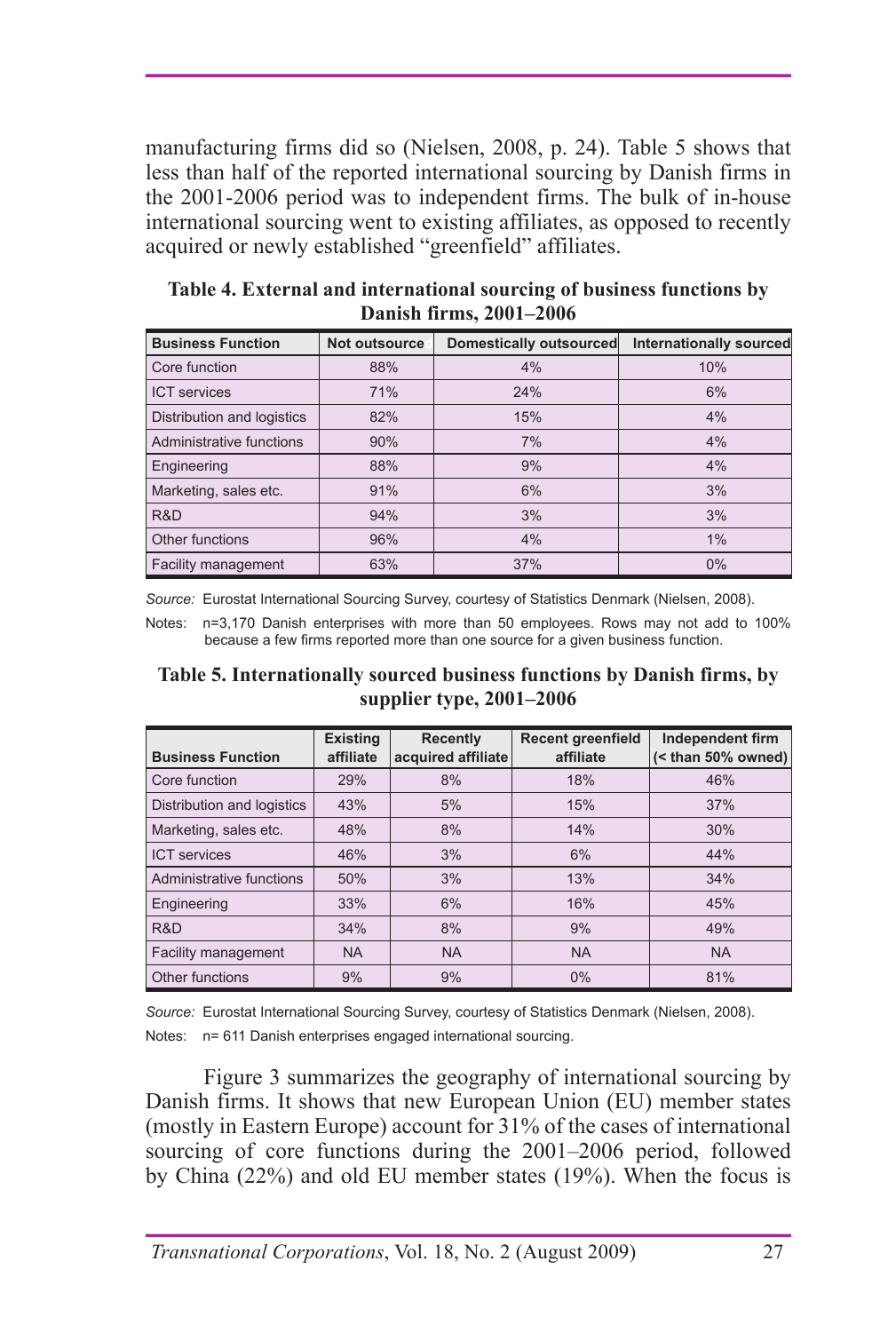shifted to ITC services, the importance of the new member states falls to only 8%, while old member states account for 57% of the cases of international sourcing. India, a country typically identified as a destination for ITC outsourcing in the popular press and in qualitative research, is identified as a source country in 12% of the cases of ITC sourcing, in comparison with only 5% of the international sourcing cases for core functions. International outsourcing of R&D and engineering functions is also concentrated in Western Europe (42%) with China (9%) and "other Asian" countries (8%) playing a larger role than in ITC services. Interestingly, the role of India in R&D outsourcing is very small. The combined shares of marketing, distribution and administrative functions show a more balanced pattern across locations.

The results presented here are largely unsurprising. They confirm both qualitative GVC research and to some extent, popular perceptions. Of the business functions that are sourced outside of Denmark, 30% to 50% are outsourced to independent suppliers, a substantial but not dominant share. Existing affiliates provide most of the in-house international sourcing, but international acquisitions and the establishment of new "greenfield" facilities are not unheard of. Core functions, mostly manufacturing, are most commonly outsourced and offshored, followed by ITC services. Functions based on tacit and local knowledge, such as marketing and sales, engineering, and R&D are less likely to be internationally outsourced or offshored. Most international sourcing by Danish firms is within Europe, but China is a popular location for sourcing core functions (mainly manufacturing). While India is more likely to be a source location for ITC service functions (12% of cases) than for core functions (5% of cases), it is notable that the majority (57%) of instances of international ITC services sourcing are to the original 12 member states of the European Union.

While it is important to have our impressions confirmed, the greater value of these data is that they establish a baseline for future research. Is the practice of outsourcing to independent suppliers becoming more prevalent? Will India grow as a location for ITC sourcing at the expense of old European Union member states? Will the outsourcing of engineering and  $R&D$  functions grow, and if so, where? Will service-producing firms increase the outsourcing and offshoring of core functions [operations]? If these are trends, then how quickly will they progress? Will Eastern Europe lose out to East Asia? Such questions comprise some of the most pressing policy questions of the day. When and if new rounds of business function data are collected, we will be in a much better position to provide answers.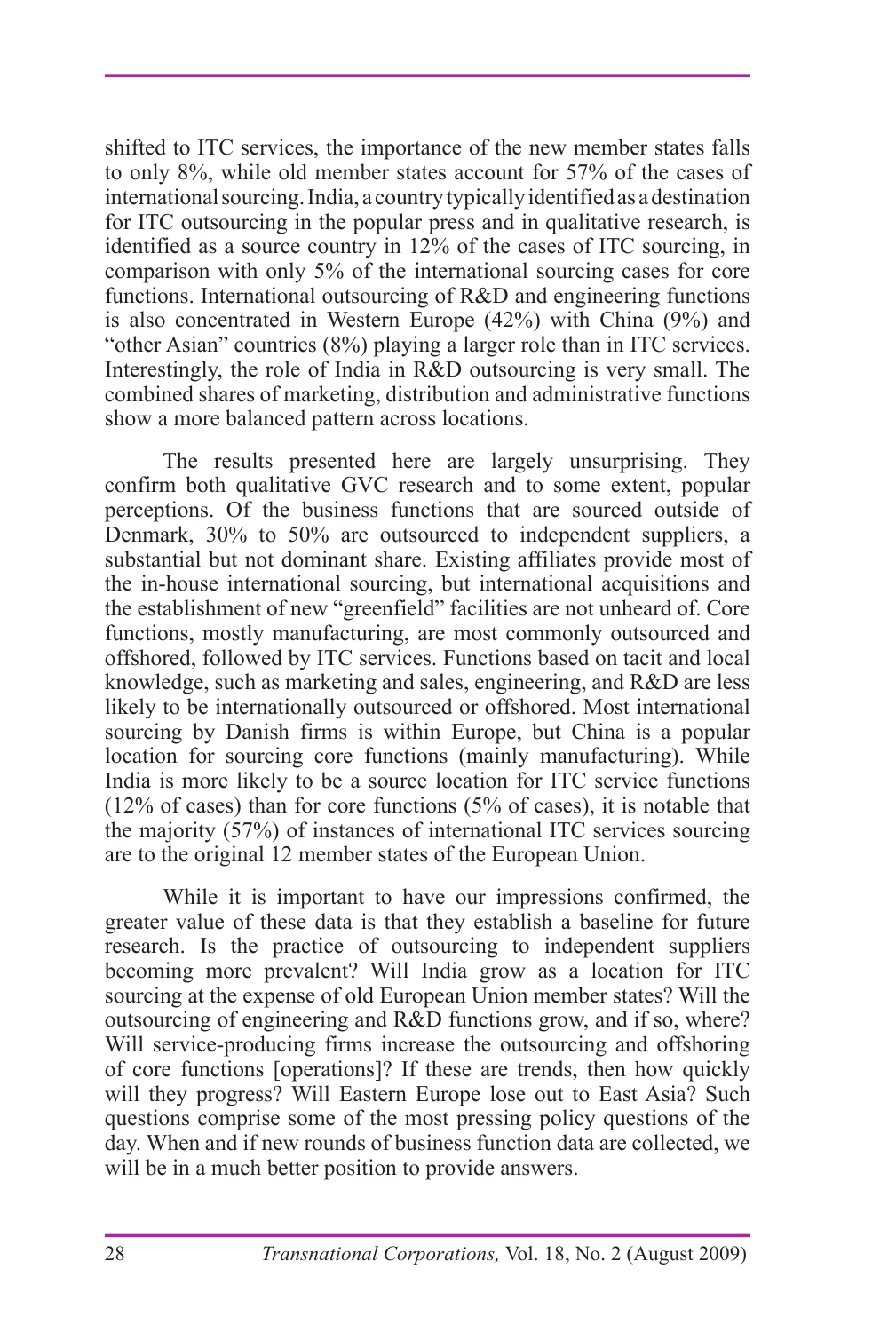What the Eurostat international sourcing survey did not collect was employment and wage data according to business function. Such data would begin to quantify the importance of specific business functions within firms, industries, and countries, and provide a benchmark for comparison with other countries that could reveal patterns of organizational design and national specialization within GVCs. It is our hope that future surveys will collect these data. One way could be to code census data that reveals performance metrics such as sales, employment and payroll according to a business function framework.



#### **Figure 3. International sourcing of business function by Danish firms, 2001–2006**



*Notes:* Other is Latin and South America plus Africa. Other Europe is Switzerland, Norway, Turkey, Russia, Belo Russia, Ukraine and the Balkan states. n=611 Danish enterprises engaged international sourcing

# **7. Conclusions**

In the mosaic of value chain specialization and intermediate goods flows that underlie the most recent trends in global integration, ownership and capability development cannot be so easily be linked to the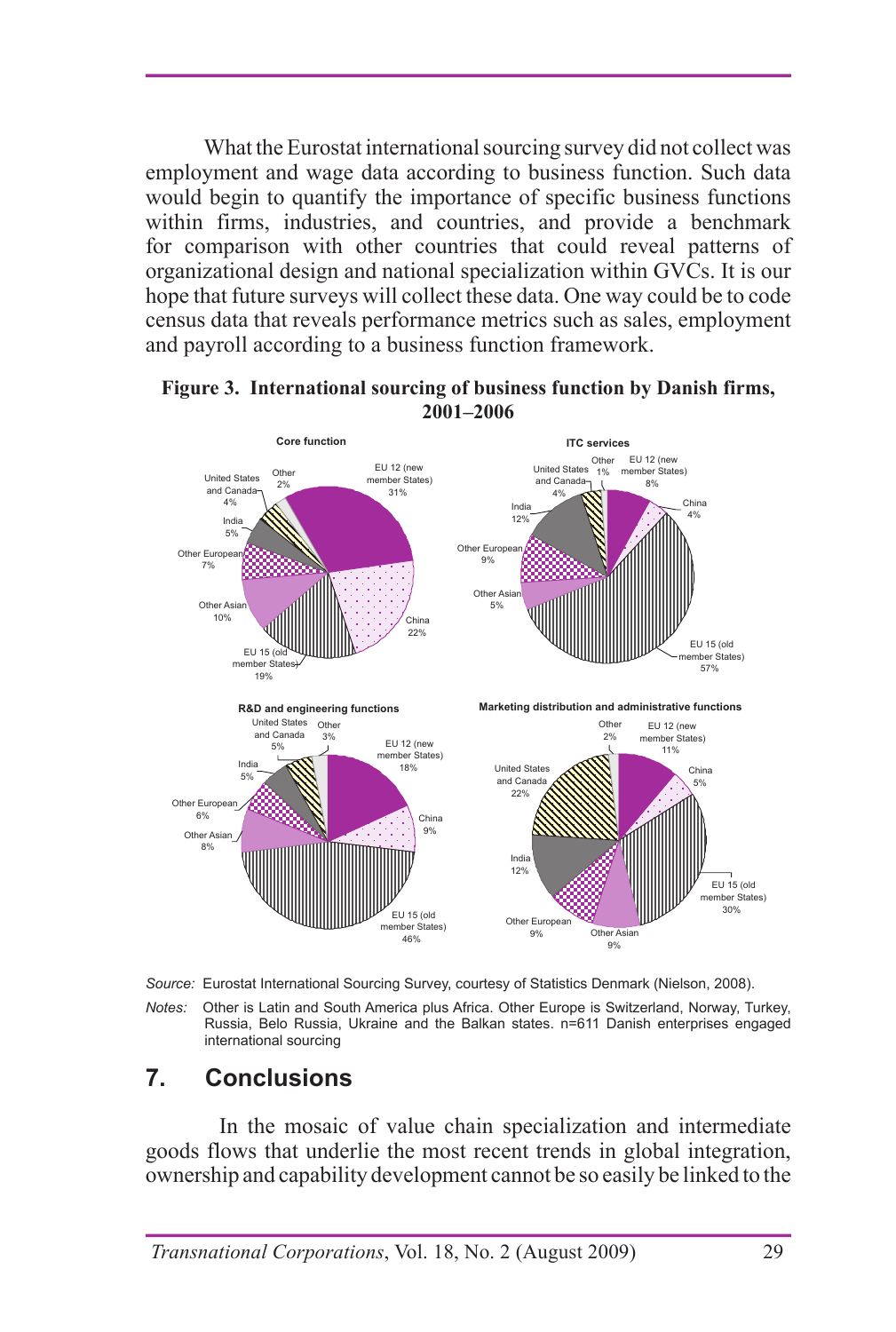domestic context, even if we allow that it is based in part on "borrowed" technology. The implications for policy are far reaching. How can workers, firms, and industries be provided with the best environment for engaging with the global economy? How can we be sure that enough wealth, employment, and innovative capacity are generated at home as global integration proceeds? How much national specialization – and by extension, interdependence with other societies – is too much? These are open questions. Even if policy-makers seek few direct interventions in the areas of trade, industrial, or innovation policy, global integration can make the process of economic adjustment more difficult because it accelerates the pace of change.

Because the picture of global integration provided by current official statistics is incomplete, the causal links to economic welfare indicators such as employment and wages tend be weak and unconvincing. New thinking is required to develop useful insights into the character and implications of our increasingly globally integrated national economies. Perhaps the most pressing need is for new kinds of data to be collected, data that sheds light on the position of domestic firms, establishments, and workers in GVCs. As a partial solution to this data gap, we advocate the collection of establishment-level economic data according to a standardized set of generic business functions. We share with Lall the desire to move beyond given industry and product classifications, and to create broad analytical frameworks and data collection tools to examine aspects of global integration that cut across specific industries and countries. The GVC framework, the business function scheme, and Lall's technological classification of exports are all attempts to create intellectual tools and data classification schemes of exactly this sort.

#### **References**

- Amsden, A.H. (1989). *Asia's Next Giant: South Korea and Late Industrialization*, New York: Oxford University Press.
- Arndt, S. and H. Kierzkowski (eds.) (2001). *Fragmentation: New Production Patterns in the World Economy*, Oxford: Oxford University Press.
- Bair, J. and G. Gereffi (2001). "Local clusters in global chains: the causes and consequences of export dynamism in Torreon''s blue jeans industry", *World Development*, 29(11), pp. 1885-1903.
- Barham, N., S. Dörry and E.W. Schamp (2007). "Relational governance and regional upgrading in global value chains – the case of package tourism in Jordan", *Die Erde*, 138(2), pp. 169-186.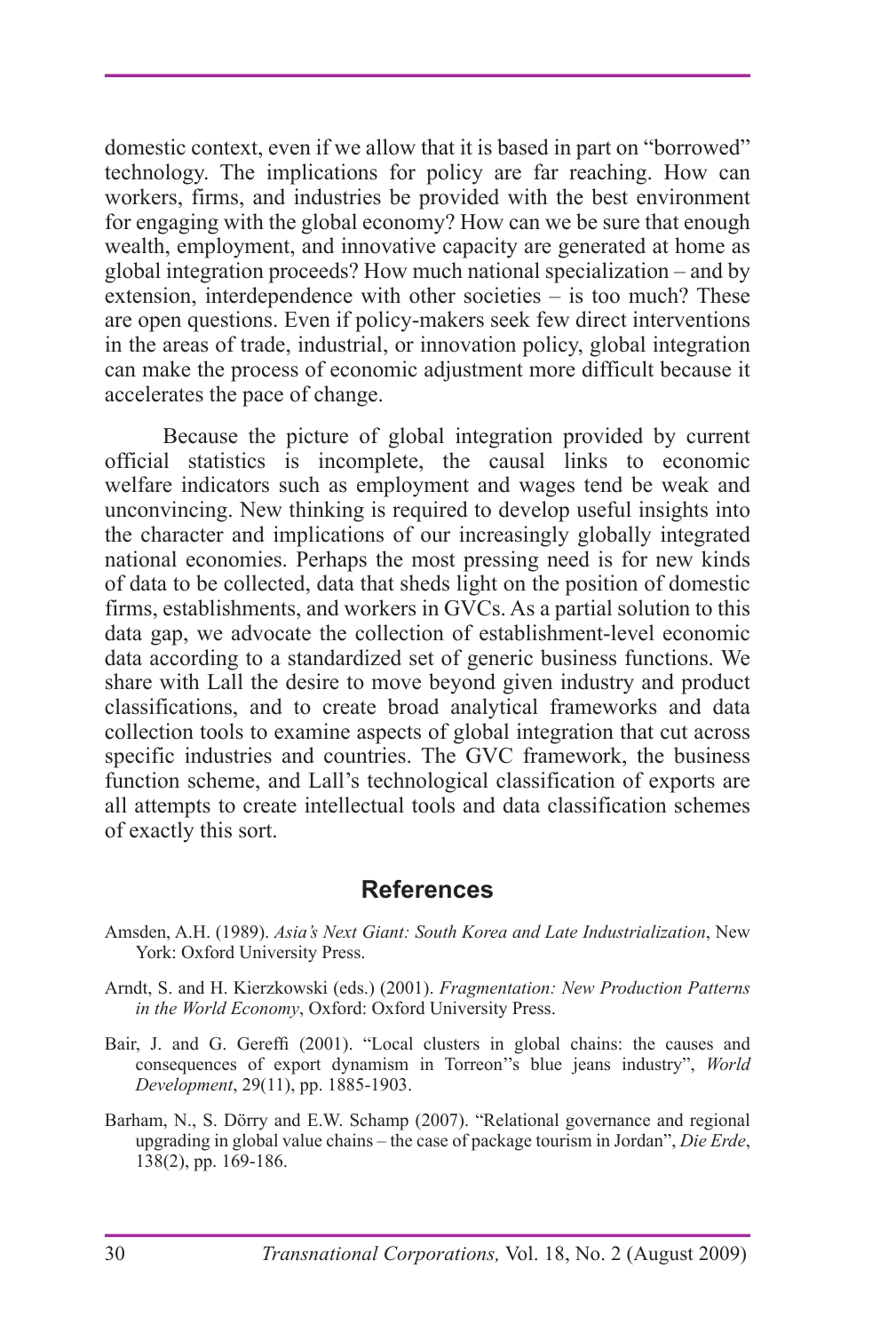- Berger, S. and R. Dore (eds.) (1996). *National Diversity and Global Capitalism*, Ithaca, NY: Cornell University Press.
- Berger, S. and the MIT Industrial Performance Center (2005). *How We Compete*, New York: Doubleday.
- Bernard, A.B., J.B. Jensen and P.K. Schott (2005). "Importers, exporters and multinationals: a portrait of firms in the U.S. that trade goods", *NBER Working Paper*, 11404.
- Borrus, M., D. Ernst and S. Haggard (eds.) (2000). *International Production Networks in Asia*, Routledge: London and New York.
- Bradach, J. and Eccles, R. (1989). "Price, authority, and trust: From ideal types to plural forms*", Annual Review of Sociology*, 15, pp. 97-118.
- Brown, S. (2008). "Business processes and business functions; a new way of looking at employment", *Monthly Labor Review*, December, pp. 51-70.
- Brülhart, M. (2008). "An account of inter-industry trade, 1962-2006", Research Paper Series in Globalisation, Productivity, and Technology, 2008/08, Leverhulme Centre for Research on Globalisation and Economic Policy: University of Nottingham.
- Dean, J.M., K.C. Fung and Z. Wang (2007). "Measuring the vertical specialization in Chinese trade", *U.S. International Trade Commission, Office of Economics Working Paper*, No. 2007-01-A.
- Deyo, F.C. (ed.) (1987). *The Political Economy of the New Asian Industrialism*, Ithaca and London: Cornell University Press.
- Doh, J. (2005). "Offshore outsourcing: implications for international business and strategic management theory and practice", *Journal of Management Studies*, 42(3), pp. 695-704.
- Dolan, C. and J. Humphrey (2000). "Governance and trade in fresh vegetables: the impact of UK supermarkets on the African horticulture industry", *Journal of Development Studies*, 37(2**)**, pp. 147-176.
- Evans, P. (1995). *Embedded Autonomy: States and Industrial Transformation,* Princeton, NJ: Princeton University Press.
- Evgeniev, E. (2008). *Industrial and Firm Upgrading in the European Periphery: The Textile and Clothing Industry in Turkey and Bulgaria,* Bulgaria: Professor Marin Drinov Academic Publishing House.
- Feenstra, R. (1998). "Integration of trade and disintegration of production in the global economy", *Journal of Economic Perspectives*, 12(4**)**, pp. 31-50.
- Feenstra, R. and G. Hansen (2004). "Intermediaries in entrepôt trade: Hong Kong reexports of Chinese goods", *Journal of Economics and Management Strategy*, 13(1), pp. 3-35.
- Feenstra, R. and G. Hansen (2005). "Ownership and control in outsourcing to China: estimating the property-rights theory of the firm", *Quarterly Journal of Economics*, 120, pp. 729-761.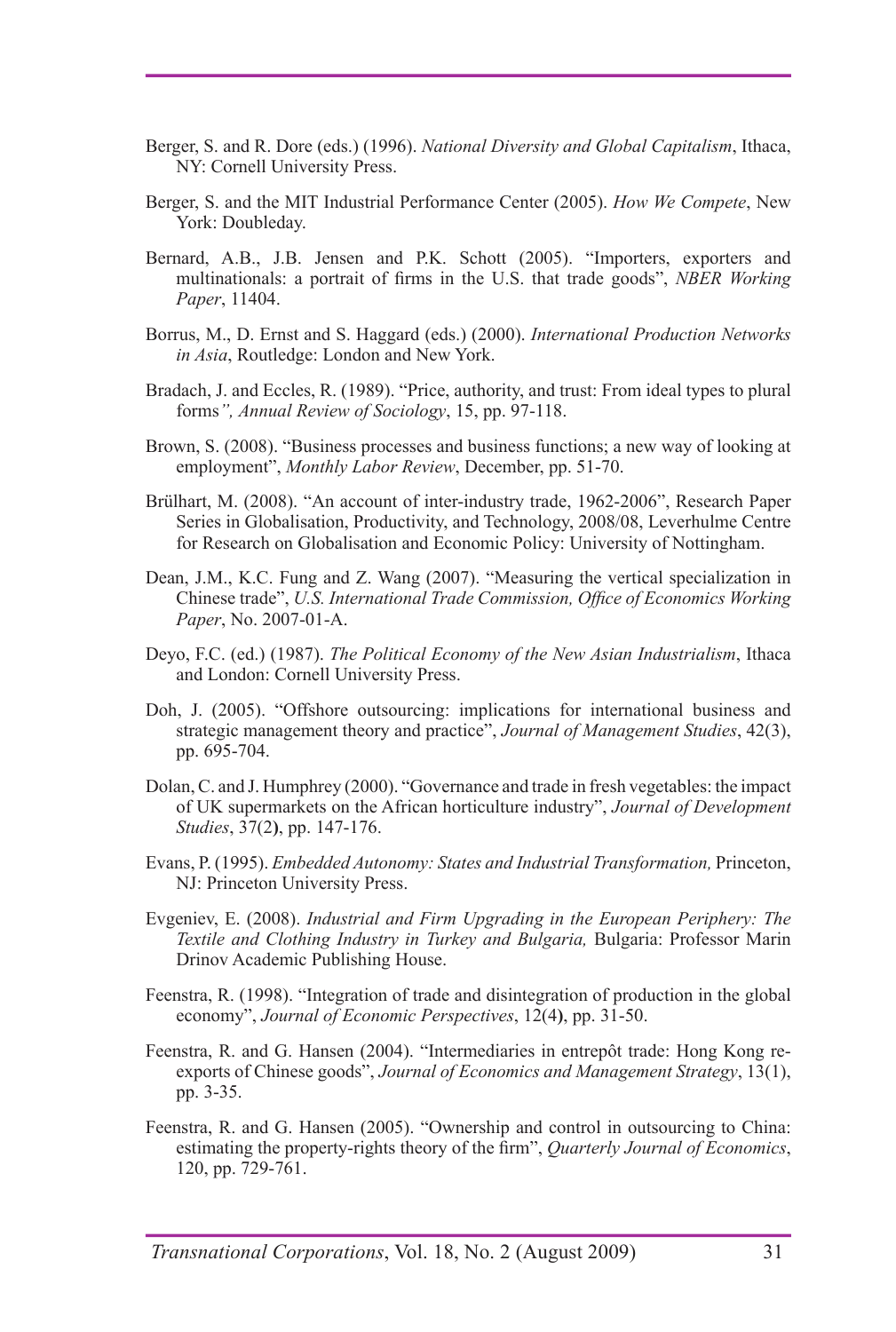- Feenstra, R.C. and G.H. Hamilton (2006). *Emergent Economies, Divergent Paths: Economic Organization and International Trade in South Korea and Taiwan*, Cambridge, UK: Cambridge University Press.
- Feenstra, R.C., and B. J. Spencer (2005). "Contractual versus generic outsourcing: the role of proximity", *NBER Working Paper*, 11885.
- Finger, J. (1975). "Trade overlap and intra-industry trade", *Economic Inquiry*, 13(4), pp. 581–89.
- Fröbel, F., J. Heinrichs and O. Kreye (1980). *The New International Division of Labor*, Cambridge: Cambridge University Press.
- Galvin, P. and A. Morkel (2001). "The effect of product modularity on industry structure: the case of the world bicycle industry", *Industry and Innovation,* 8(1), pp. 31–47.
- Gereffi, G. (1994). "The organization of buyer-driven global commodity chains: how U.S. retailers shape overseas production networks", pp. 95–122 in G. Gereffi and M. Korzeniewicz, eds., *Commodity Chains and Global Capitalism.* Westport, CT: Praeger.
- Gereffi, G. (1996). "Commodity chains and regional divisions of labor in East Asia", *Journal of Asian Business*, 12(1), pp. 75-112.
- Gereffi, G. (1999). "International trade and industrial upgrading in the apparel commodity chain", *Journal of International Economics*, 48(1), pp. 37–70.
- Gereffi, G. (2005). "The global economy: organization, governance, and development", pp. 160–182 in N.J. Smelser and R. Swedberg (eds.), *The Handbook of Economic Sociology*, 2nd ed. Princeton, NJ: Princeton University Press and Russell Sage Foundation.
- Gereffi, G., J. Humphrey, and T. Sturgeon (2005). "The governance of global value chains", *Review of International Political Economy*, 12(1), pp. 78–104.
- Gower, A. and M. Cusumano (2002). *Platform Leadership: How Intel, Microsoft, and Cisco Drive Industry Innovation*, Cambridge, MA: Harvard Business School Press.
- Grossman, G. M. and Helpman, E. (1991). "Quality Ladders in the Theory of Growth", *The Review of Economic Studies*, 58: pp. 53–61.
- Hall, P.A. and D. Soskice (eds.) (2001). *Varieties of Capitalism: The Institutional Foundations of Comparative Advantage*, Oxford: Oxford University Press.
- Hamilton, G.H. and G. Gereffi (2008). "Global commodity chains, market makers, and the rise of demand-responsive economies", in J. Bair (ed.), *Frontiers of Commodity Chain Research*. Palo Alto, CA: Stanford University Press.
- Harrison, A.E. and M.S. McMillan (2006). "Outsourcing jobs? Multinationals and U.S. employment", *NBER Working Paper*, 12372.
- Hausmann, R., J. Hwang and D. Rodrik (2006). "What you export matters", *Center for International Development, Harvard University, Working Paper*, No. 123, December 2005 (revised March 2006).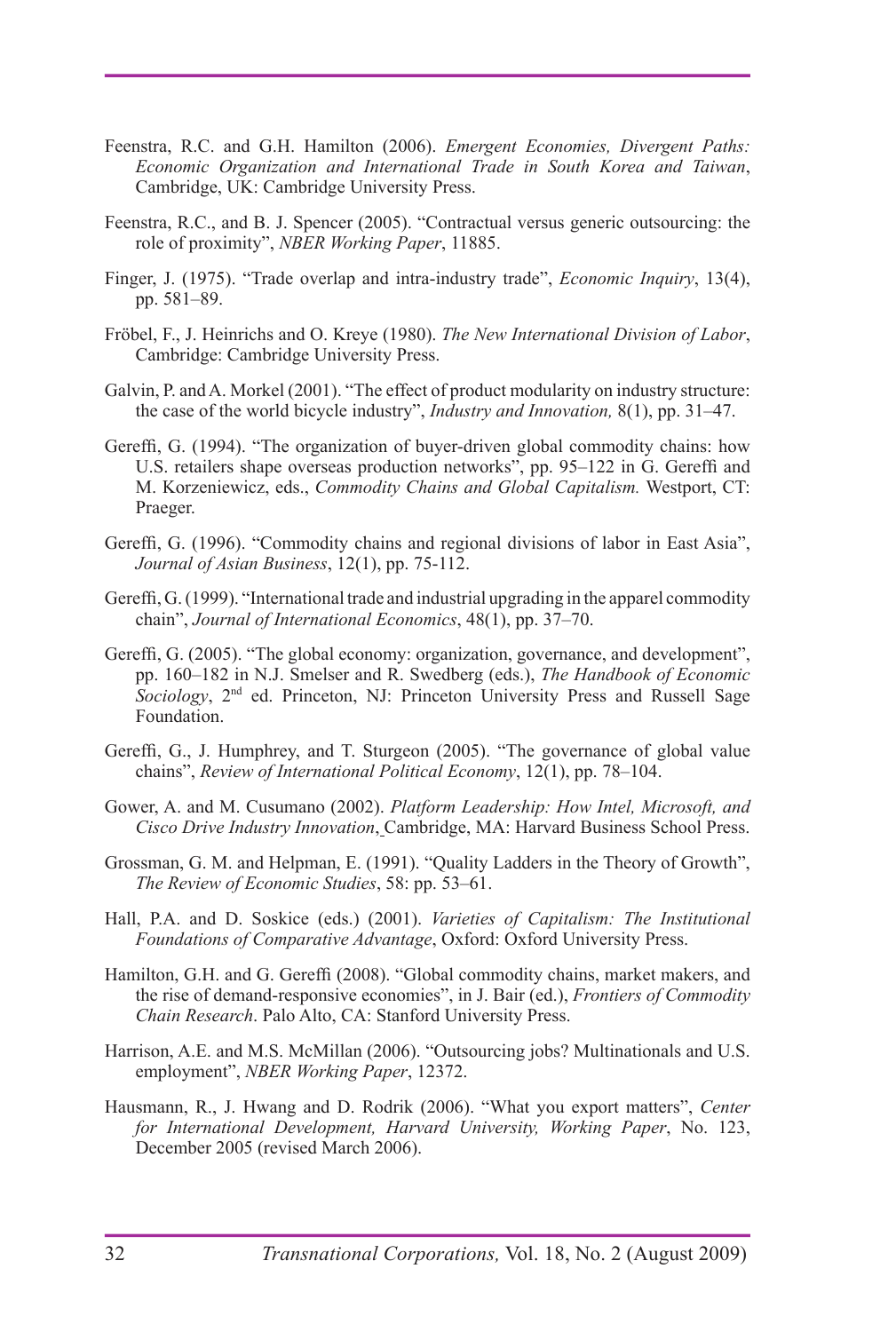- Head, K.,J. Ries and B. Spencer (2004). "Vertical networks and US auto parts exports: is Japan different?" *Journal of Economics and Management Strategy*, 13(1), pp. 37–67.
- Hummels, D., J. Ishii, and K.-M. Yi (2001). "The Nature and Growth of Vertical Specialization in World Trade", *Journal of International Economics*, 54(1), pp. 75–96.
- Humphrey, J. (2003). "Globalization and supply chain networks: The auto industry in Brazil and India", *Global Networks,* 3(2), pp. 121–141.
- Huws, U. and S. Dahlmann (2004). "Outsourcing of ICT and related services in the EU: a status report", European Foundation for the Improvement of Living and Working Conditions. Luxembourg: Office for Official Publications of the European Communities. www.eurofound.europa.eu/emcc/publications/2004/ef04137en.pdf.
- Jarmin, R.S. and J. Miranda (2002). "The longitudinal business database", *US Census Bureau Working Paper*, July 16. http://ideas.repec.org/p/cen/wpaper/02-17.html
- Kawakami, M. and T. Sturgeon (eds.) (forthcoming). *The Dynamics of Local Learning in Global Value Chains: Experiences from East Asia*, London: Palgrave.
- Kimura, S. (2007). *The Challenges of Late Industrialization: The Global Economy and the Japanese Commercial Aircraft Industry*, Basingstoke and New York: Palgrave Macmillan.
- Kletzer, L. (2002). *Imports, exports, and jobs: what does trade mean for employment and job loss?* Kalamazoo, MI: W.E. Upjohn Institute for Employment Research.
- Krugman, P. (1991). "Increasing returns and economic geography", *Journal of Political Economy*, 99, pp. 483–99.
- Lall, S. (2000). "The technological structure and performance of developing country manufactured exports, 1985-98", *Oxford Development Studies*, 28(3), pp. 337– 369.
- Lall, S. and M. Albaladejo (2004). "China's competitive performance: A threat to East Asian manufactured exports?" *World Development*, 32(9), pp. 1441–1466.
- Lall, S., J. Weiss and J. Zhang (2005). "The 'sophistication' of exports: a new measure of product characteristics", Queen Elzabeth House (*QEH) Working Paper Series (WPS)*, 123*.* January. Oxford, UK.
- Lee, J. R. and J. S. Chen (2000). "Dynamic synergy creation with multiple business activities: Toward a competence-based business model for contract manufacturers", in Ron Sanchez and Aime Heene (eds.), *Advances in Applied Business Strategy*, 6A (Theory Development for Competence-based Management). Stamford, CT: JAI Press.
- Lewin, A.Y., S. Massini and C. Peeters (2009). "Why are companies offshoring innovation? The emerging global race for talent", *Journal of International Business Studies*, 40(6), pp. 901–925.
- Linden, G., K.L. Kraemer and J. Dedrick (2007). "Who captures value in a global innovation system? The case of Apple's iPod", Personal Computing Industry Center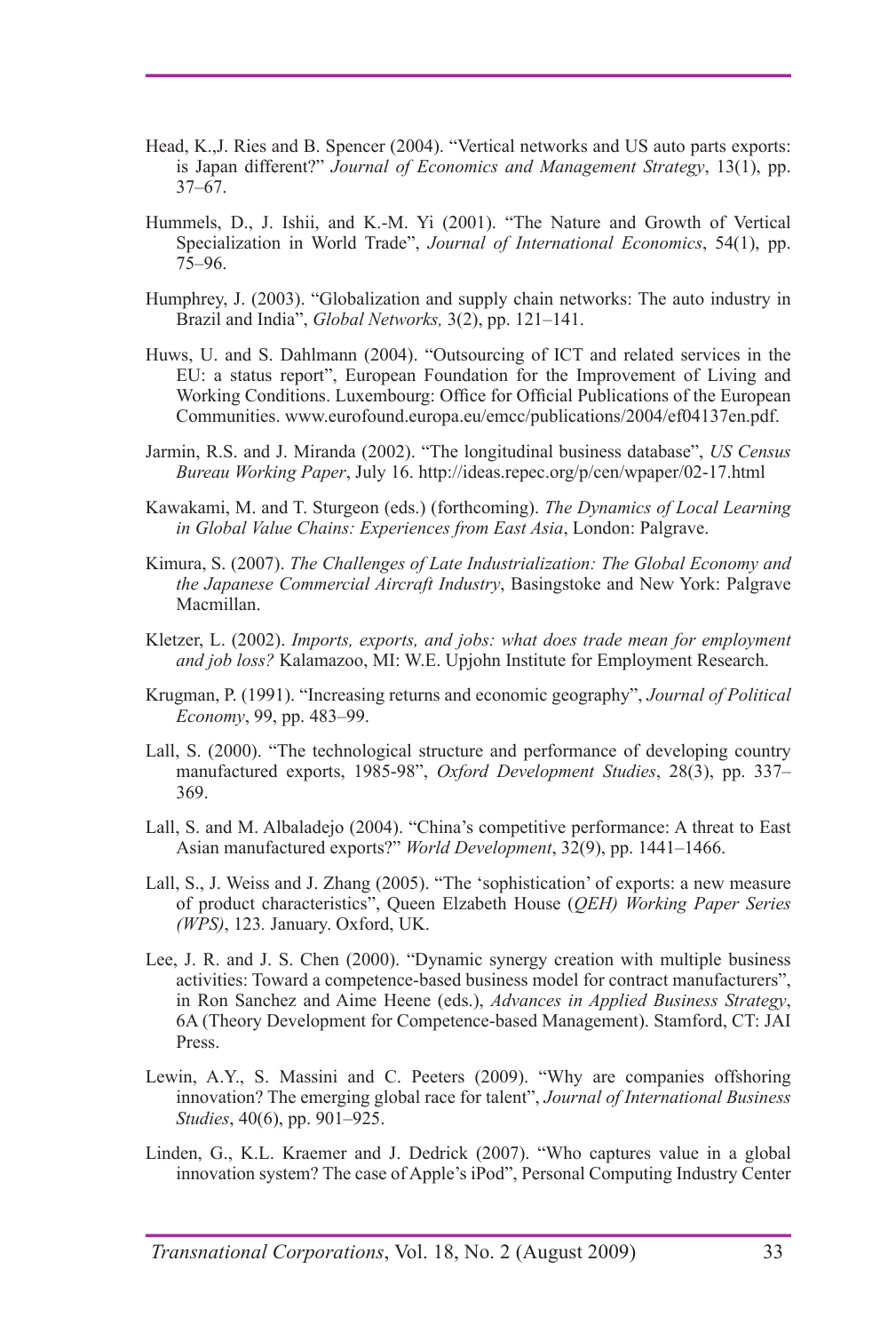(PCIC) Working Paper, University of California at Irvine, Irvine, CA. http://pcic. merage.uci.edu/papers.asp.

- Lloyd, P.J. and H-H. Lee (eds.) (2002). *Frontiers of Research in Intra-Industry Trade*, London: Palgrave Macmillan.
- Maule, C. (2006). "Integrative trade: issues for trade analysis, statistics and policy", Paper prepared for *the CTPL Conference on Integrative Trade between Canada and the United States – Policy Implications*. http://www.dfait-maeci.gc.ca/eet/research/ TPR\_2006/Chapter\_2\_Maule-en.pdf
- Neilson, J. and B. Pritchard (2009). *Value Chain Struggles: Institutions and Governance in the Plantation Districts of South India.* West Sussex, UK: Wiley-Blackwell.
- Ng, F. and Yeats, A. (1999). "Production Sharing in East Asia. Who Does What for Whom, and Why?", *World Bank Policy Research Working Paper*, No. 2197, October.
- Nielsen, P.B. (ed.) (2008). *International Sourcing Moving Business Functions Abroad*, Statistics Denmark, www.dst.dk/publ/InterSourcing.
- Pietrobelli, C. and R. Rabellotti (2007). *Upgrading to Compete: Global Value Chains, Clusters and SMEs in Latin America*, Cambridge, MA: Harvard University Press.
- Pine, J.P. and S. Davis (1999). *Mass Customization: The New Frontier in Business Competition*, Cambridge, MA: Harvard Business School Press.
- Piore, M. and C. Sabel (1984). *The Second Industrial Divide*, New York: Basic Books.
- Porter, M. (1985). *Competitive Advantage*, New York: Free Press.
- Rasiah, R. (2009). "Sanjaya Lall: the scholar and the policy advisor", *International Journal of Institutions and Economies*, 1(1), pp. 8–22.
- Saxenian, A. (2006). *The New Argonauts: Regional Advantage in a Global Economy*, Cambridge, MA: Harvard University Press.
- Schmitz, H. (1999). "Global competition and local cooperation: success and failure in the Sinos Valley, Brazil", *World Development*, 27(9), pp. 1627–1650.
- Sturgeon, T. (2002). "Modular production networks: a new American model of industrial organization", *Industrial and Corporate Change*, 11(3), pp. 451–496.
- Sturgeon, T. (2007). "How globalization drives institutional diversity: the Japanese electronics industry's response to value chain modularity", *Journal of East Asian Studies*, 7(1), pp. 1–34.
- Sturgeon, T. and J.-R. Lee (2005). "Industry co-evolution: a comparison of Taiwan and North American electronics contract manufacturers", in Suzanne Berger and Richard K. Lester (eds.), *Global Taiwan: Building Competitive Strengths in a New International Economy*, Armonk, NY: M.E. Sharpe.
- Sturgeon, T. and O. Memedovic, Olga (forthcoming). "Measuring global value chains: intermediate goods trade, structural change and compressed development", *UNIDO Working Paper*, Vienna.